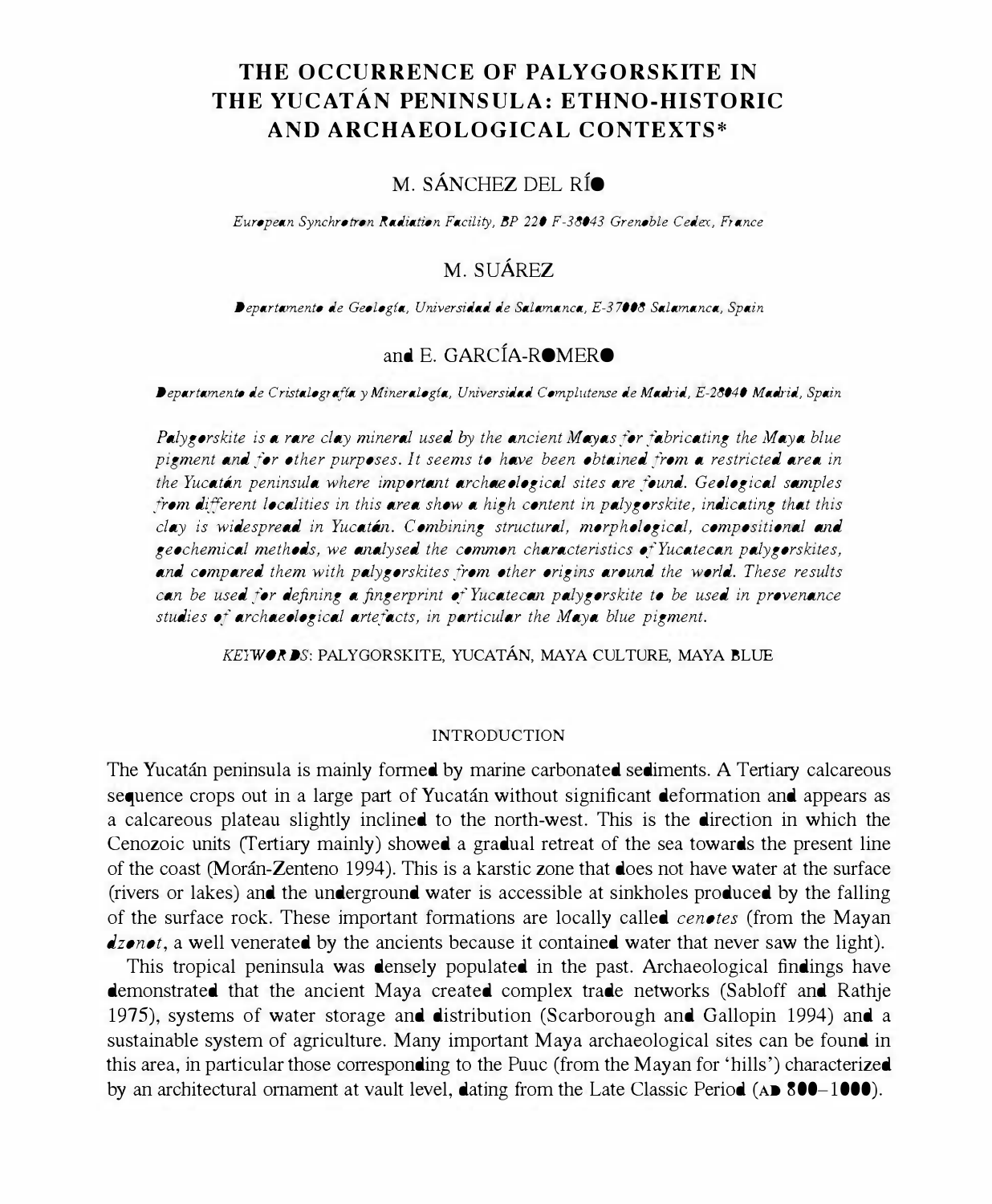Palygorskite is known since ancient times in Mesoamerica, in particular in the Mayan Lowlands. There are several fundamental facts that indicate that this material and its properties were very well known by the Maya and that it was linked to sociocultural aspects of the Maya culture. The first fact is that palygorskite (locally known as *sacalum*) is still known amongst the indigenous communities of the Yucatan peninsula (Yucatan and Campeche states) and is used for several applications, including ritual ceremonies (fabrication of candles used on the Day of the Dead), domestic and art craft ceramic production (pottery fabrication in the area of Ticul), and medical treatments. Its use as a curative agent (Bohor 1975) was both external for pain relief in cases of mumps and abdominal pain, and as a drug for dysentery diseases and also for pregnant women (Folan 1969). It is remarkable that palygorskite and other clays are also used in modem pharmacology as an anti-diarrhoeic (Viseras and L6pez-Galindo 1999), as the Maya did more than 1000 years ago. These traditions, which survived for a number of centuries, also suggest that palygorskite was more intensively used in the past.

The most important use of palygorskite is as the main ingredient in the Maya blue pigment. It is made by embedding an organic colorant (indigo, obtained from the *Indigofera suffruticosa* plant, locally known as  $\epsilon \tilde{n}$  or xiuquilition in the clay matrix of palygorskite. The resulting compound has an extraordinary resistance to chemicals and environmental aggression. The Maya blue was invented by the Maya in the period from the sixth to the eighth century. It has been found in archaeological artefacts all over Mesoamerica, from the Gulf to the Pacific coasts, suggesting that the Maya exported the Maya blue to most Mesoamerican cultures, such as Olmec-Xicalanca, Totonac, Huastec and Aztec. It was also used in Colonial times for the decoration of convents and churches (Reyes-Valerio 1993), at least until the end of the 16th century. Even later, it was employed for decoration of civil buildings in Colonial Cuba (Tagle et al. 1990).

In this work, we study palygorskite samples collected in several locations in the Yucatán peninsula and compare them to other palygorskites from other sources in the world. The Yucatecan samples were not only obtained from sources well described in the literature, but also from new ones. The analysis of these samples aims to answer the following two questions: (i) Did the Maya mine palygorskite from one or a few well-located sources or, on the contrary, is palygorskite very frequent in Yucatan and could it have been obtained from many places? (ii) Does the Yucatecan palygorskite present mineralogical characteristics different from other origins that could be recognized in archaeological Maya blue?

#### **MATERIALS**

Prior to the retrieval of palygorskite samples, an exhaustive bibliographical search identified the possible historical sources. Many of these sources were studied in an ethno-historic context (Folan 1969; Arnold and Bohor 1975; Bohor 1975; Arnold 2005; Arnold *et al.* 2007). Using these data, we defined a searching area consisting of a circle of about 40 km radius, centred on the archaeological site of Uxmal (see Fig. 1). Most of the sites referred to in the literature lie inside this area.

The three most important sites are as follows:

• The cenote in a village called Sacalum. This is probably the best documented source (Arnold and Bohor 1975; Bohor 1975) because there is archaeological evidence of its use as a palygorskite mine in ancient times. In our visit to the *cenote*, we collected a sample (labelled Y19) from the debris of extraction work lying on the *cenote*'s floor, close to the entrance stair. Inside the cenote, there is a small entrance to a contiguous chamber of  $\sim 300$  m<sup>2</sup>, the mine, accessible via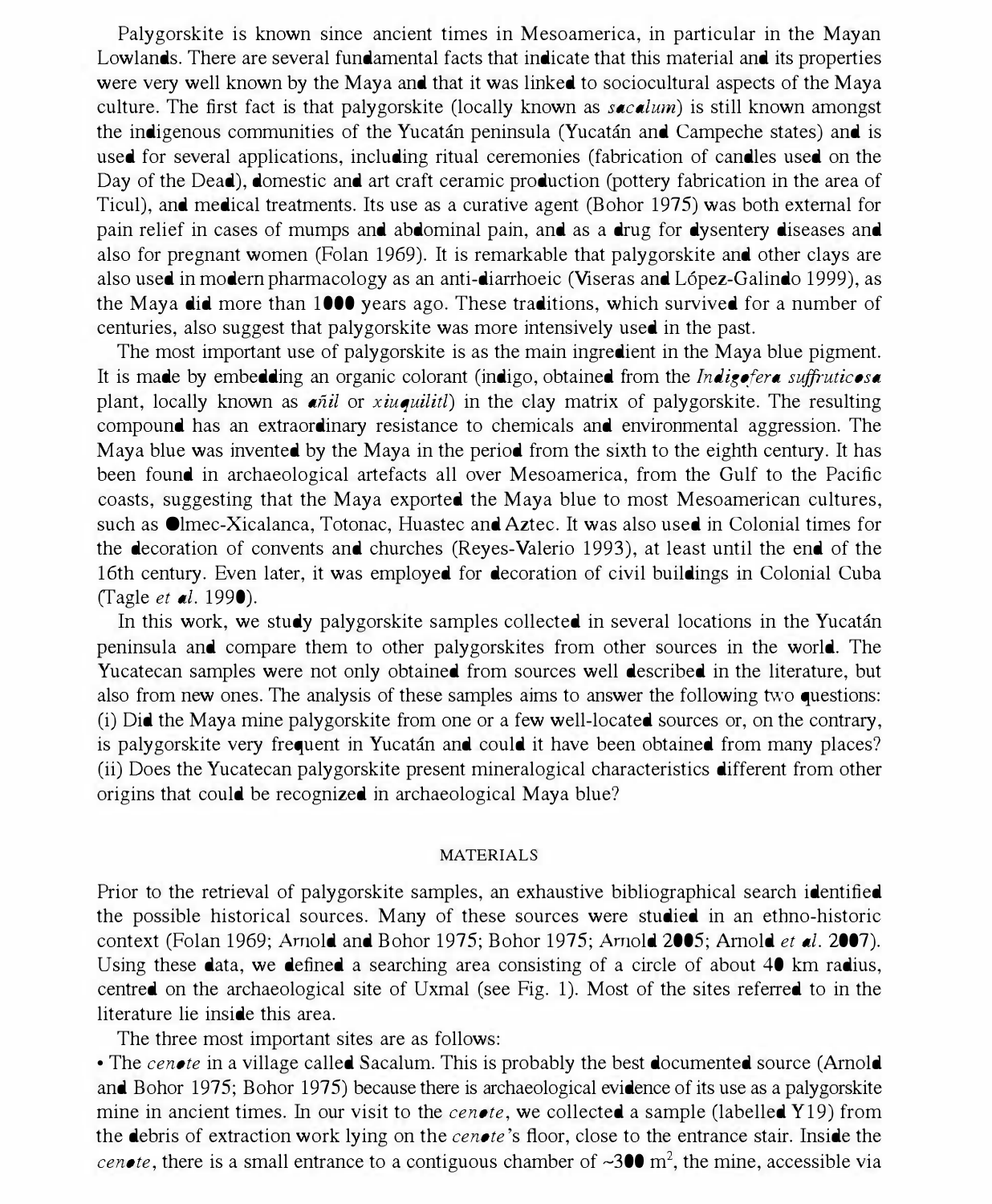

Figure 1 (a) Detail of the region of interest (40 km around the Uxmal site), with indications of some localities. (b) A map of the Gulf of Mexico Gulf: the region of interest is encircled.

a tunnel excavated in the palygorskite deposit (Bohor 1975). There is direct evidence that a high amount of palygorskite was extracted in the past. Local inhabitants informed us that although the mine is not exploited at present, some people occasionally enter to extract palygorskite for fabricating cosmetics. The sample Y8 was obtained from inside the mine .

• The Ticul–Chapab road. There are many sources of palygorskite along this road. They are well known by the potters of Ticul, who use palygorskite as temper for improving the characteristics (resistance to fracture) of their pastes (Amold 1998). One site was studied in a geological context, sampling from existing prospection wells (Bohor 1975). We were not able to identify these wells. Another site is related to an ancient mine (Arnold 2005). Palygorskite from this zone, obtained from the Ticul potters, was used in recent works (Chiari et  $d$ ). 2003; Giustetto et al. 2005; Sánchez del Río et al. 2006a). Three places were sampled. The first one, about 3-4 km from Ticul, on the right-hand side when looking in the direction of Chapab, could correspond to the old mine. It is located at coordinates N20<sup>•</sup>25.337' W89<sup>•30</sup>.407'. We observed several cave-like holes in the floor, with direct evidence of extraction work in the past. A sample was taken (Y5) from the debris found on the floor. Another sample (Y6) comes from a second place, which is about 2 km further along the road, at  $N20^{\circ}26.493' W89^{\circ}28.748'.$ A third place, about 7 km from Ticul, is much larger than all the others visited and has clear evidence of massive extraction of  $seculum$ . It is at N20°26.567' W89°28.643'. A sample (Y7) was collected from the tons of debris in this site. For the sake of completeness, we also included in the study another sample  $(Y\bullet)$  from this zone, used in previous works (Sánchez del Río et al. 2005, 2006a,b; Suárez et al. 2007).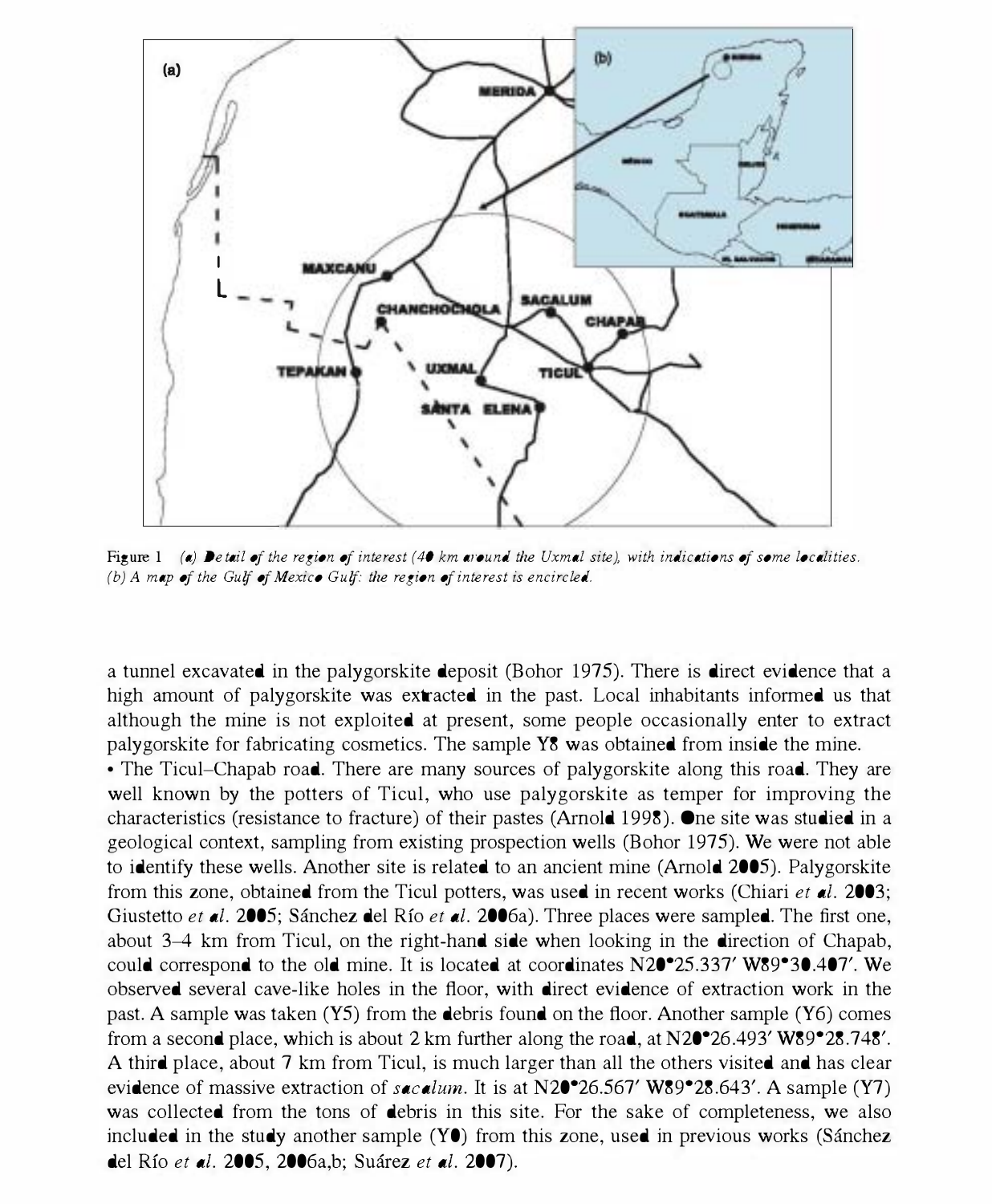• Maxcanu. This site, a terrain cut on the railroad, is described by (Bohor 1975). We unambiguously identified it thanks to the pictures in Bohor (1975) and with the help of local people. The site is at N20<sup>°</sup>34.545' W89<sup>°</sup>54.491'. It presents different rocky, powdered and sedimentary materials. We sampled different points: the sample Yla comes from a sedimentary layer of approximately 2–4 cm. The sample Y<sub>1</sub>b is from a second point from the same layer. The samples Y lc and YId come from the contiguous bottom and top layers, respectively. The sample Y le comes from another point close to the sedimentary layer. It looks to be the dominant material in the deposit, marked as 'clay' in figure 4 of Bohor (1975). Another layer was found with a very different colour (grey) and consistency (Y1f). Sample Y1g was taken from the other side of the railway.

Two new sites were sampled:

• A sascabera (N20°31.510' W90°03.015') close to Chanchocholá. This place is used at present for extracting sascab, calcareous material with good compaction characteristics, used for making roads. Two samples were taken, one from the predominant material (Y2a) and a second one (Y2b) looking very much like the samples Y1a and Y1b from Maxcanu.

• Sample Y3 was collected in a recent road cut along the new Uxmal-Mérida road  $(N20^{\circ}23.336'$  W89 $^{\circ}46.172'$ ).

A deposit in the Uxmal-Santa Elena road was cited in Arnold *et al.* (2007). We could not identify this exact place. Several road cuts exist and we sampled one  $(Y4)$  at  $N20^{\circ}20.826'$ W89<sup>•</sup>42.915'. This work also mentions two other sites: a cenote in Mani, also visited, but where we could not identify palygorskitic clays, and Mama, a village where we were also unsuccessful in finding the palygorskite source.

We also obtained materials from a pottery shop in Ticul: a sample of *sacalum* (Y9) and one of sascab (Y10), materials used systematically as temper for pottery. Another sample from Tepakan, Campeche (Y13) was also analysed.

In addition to the Yucatecan samples, for our mineralogical and chemical analyses we used other palygorskites from other origins: Bercimuel (BERC), Esquivias (El l), Torrej6n el Rubio (TOR), Los Trancos (TRA) and Nfjar (SNE) from Spain; Attapulgus (ATT) from Georgia (USA); and Lisbon (LISL) from Portugal. Most of these have been studied from other points of view (García Romero et al. 2006; Suárez and García Romero 2006).

#### ANALYTICAL METHODS

Mineralogical characterization was performed by X-ray diffraction (XRD), using a Siemens D 500 XRD diffractometer with Cu  $K_{\bullet}$  radiation and a graphite monochromator. The samples used were random-powder specimens. They were powdered, but used' as found', without any chemical treatment or washing. Powders were scanned in  $2\theta$  from  $2^{\bullet}$  to  $65^{\bullet}$  with a step of 0.02° and 3 s integration time.

Particle morphology and textural relationships were established by scanning electron microscopy (SEM) and transmission electron microscopy (TEM). SEM observations were performed using a JEOL JSM 6400 microscope, operating at 20 kV and equipped with a Link System energy-dispersive X-ray micro-analyser (EDX). Prior to SEM examination, freshly fractured surfaces of representative samples were air-dried and coated with Au under vacuum. TEM observations were performed by depositing a drop of diluted suspension on a grid of Ni with collodion.

The chemical composition was obtained by analytical electron microscopy (AEM) with TEM, in samples of great purity, using a JEOL 2000 FX microscope equipped with a double-tilt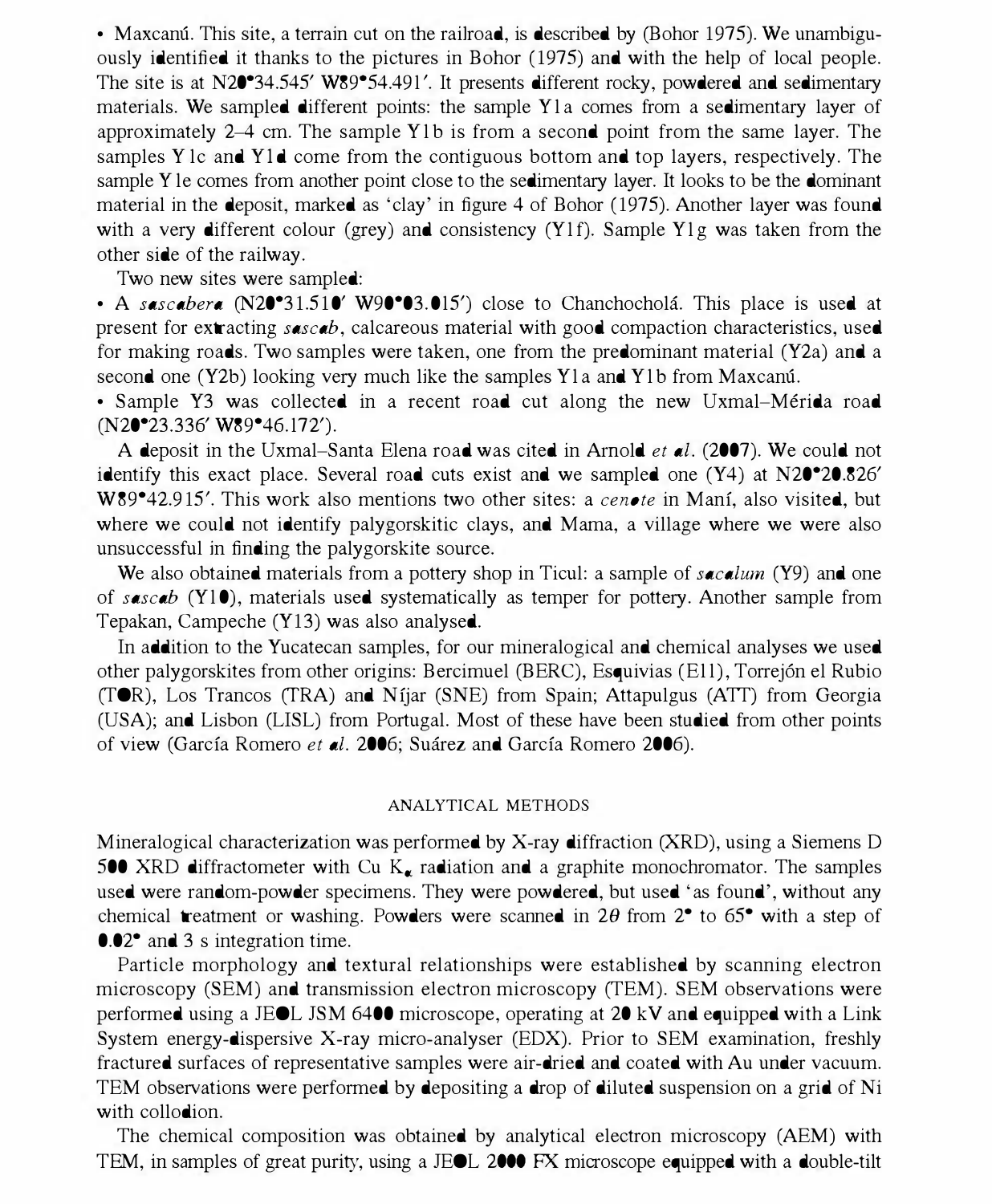sample holder (up to a maximum of  $\pm 45^\circ$ ) at an acceleration voltage of 200 kV, with 0.5 mm zeta-axis displacement and 0.31 nm point-to-point resolution. The microscope incorporates an Oxford ISIS energy-dispersive X-ray spectrometer (136 eV resolution at 5.39 keV). Structural formulae for palygorskites have been calculated from the ideal structure, normalized to 42 negative charges. Oxygen was not measured quantitatively. All the Fe present in the samples was considered to be  $Fe^{3+}$ , thus neglecting the possible existence of  $Fe^{2+}$ , the content of which is usually very low.

The geochemical analyses were performed at the Activation Laboratory in Ontario (Canada). Major elements were obtained by Fusion-Inductively-Coupled Plasma (FUS-ICP) and trace elements were analysed using FUS-MS.

### RESULTS AND DISCUSSION

The discussion here follows the different techniques used for obtaining complementary information on the Yucatecan palygorskite. The mineralogical characterization is discussed on the basis of the X-ray diffraction data. Morphological aspects, related to the fibrous structure, are unveiled by scanning electron microscopy (SEM). Electron microscopy was also used, this time in transmission mode (TEM), to obtain quantitative infonnation about the chemical fonnula of the palygorskites (crystallochemistry). Last, the geochemistry analysis allows us to 'fingerprint' the Yucatecan palygorskites in a wider geological context, using both major and trace element concentrations. When studying archaeological Maya blue pigments, these results can be of great help for rejecting or accepting the hypothesis of Yucatecan provenance of the palygorskite.

# Mineralogical characterization and phase purity  $(X-ray\;diffraction)$

XRD diffractograms were recorded for all samples, and a semi-quantitative mineral analysis was performed. Table 1 shows the results of the mineral analysis. All samples present a very homogeneous composition, mainly palygorskite and carbonates (calcite and dolomite). Only two samples (YId and Y lf) from Maxcanu contain dioctahedric smectites and a third one  $(Y|g)$  contains small impurities of quartz. The two *sascab* samples can be described as palygorskitic marls, the sample from Chanchochola is dolomitic, and the one from Ticul contain both calcite and dolomite. The high purity of palygorskite in most samples is remarkable.

The materials of the Maxcanu deposit are limestones and marls in which there are clay levels in thin layers  $(2-4 \text{ cm})$ , very rich in palygorskite (Y la and Y lb) or in dioctahedral smectite (Y1f). Calcite appears associated both with palygorskite and with smectite. Dolomite has not been identified in this zone.

None of the samples studied present palygorskite in combination with other clays (smectites, sepiolite etc.). The possible occurrence of sepiolite in Yucatán is an interesting matter, because sepiolite has been found in archaeological Maya blue pigments (Gettens 1962; Shepard 1962; Shepard and Gottlieb 1962). However, the presence of sepiolite is always related to blue pigments from the Valley of Mexico and it has never been found, to our knowledge, in Maya blue from the Maya region, an idea advanced by Shepard and Gottlieb (1962): 'It is noteworthy that sepiolite has not yet been found in any Yucatecan or Mayan sample.' The absence of sepiolite in Yucatán implies that the blue pigment containing sepiolite found in some archaeological artefacts does not incorporate Yucatecan palygorskite. We did not find sepiolite in our samples, in agreement with other studies on Yucatecan palygorskite (de Pablo-Galán 1996; Chiari et  $d$ . 2003). However, in the literature, the presence of sepiolite has occasionally been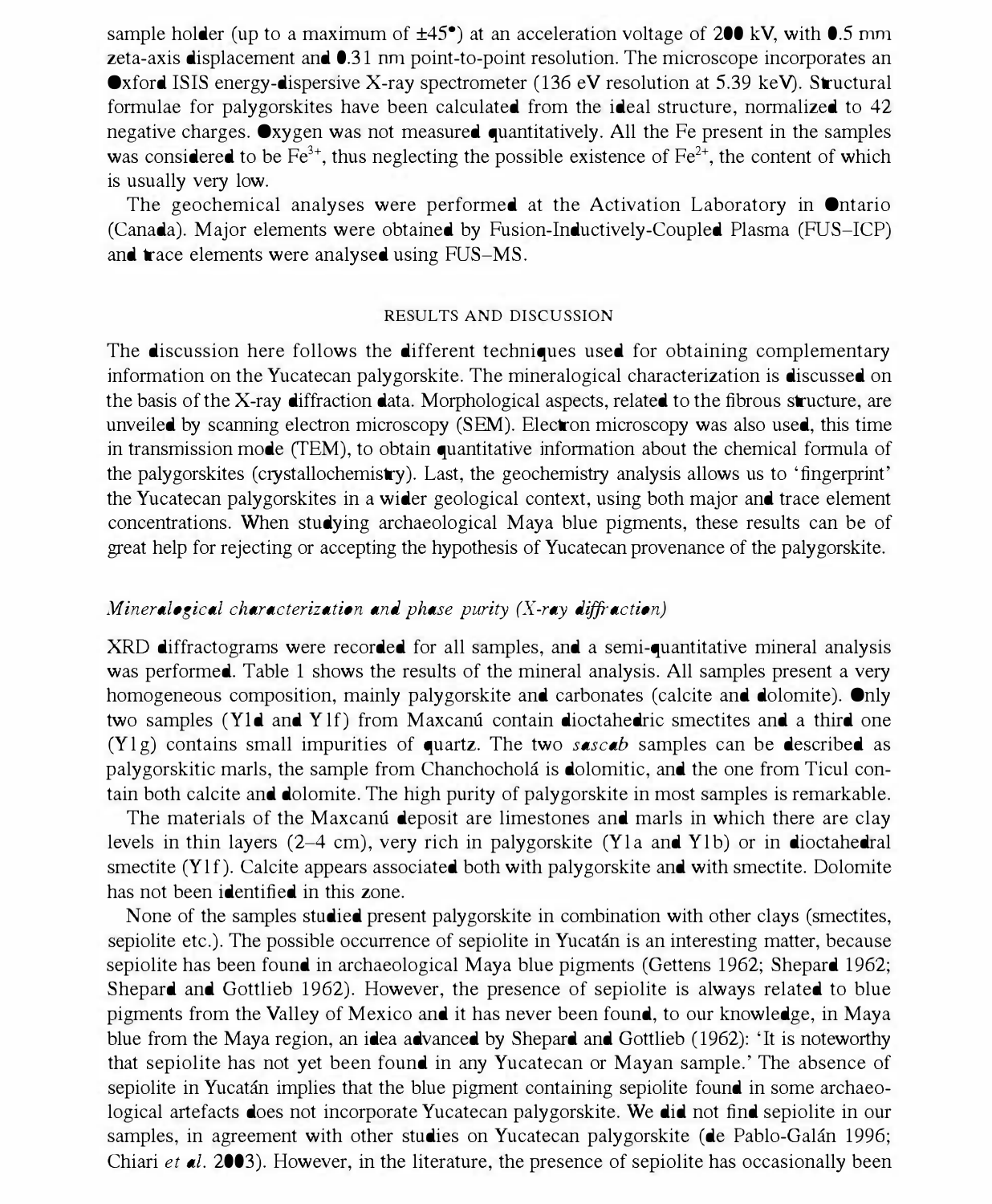| Zone  | Location                 | Sample           | $\bullet$                                                                                                                 | $\cal C$ | D             | S                                                                                              | $\overline{P}$ |
|-------|--------------------------|------------------|---------------------------------------------------------------------------------------------------------------------------|----------|---------------|------------------------------------------------------------------------------------------------|----------------|
| West  | Maxcanú                  | Y <sub>1</sub> a |                                                                                                                           |          |               |                                                                                                | 100            |
|       |                          | Y <sub>1</sub> b |                                                                                                                           |          |               |                                                                                                | 100            |
|       |                          | Ylc              |                                                                                                                           | 100      |               |                                                                                                |                |
|       |                          | Y1d              |                                                                                                                           | 5●       |               | 5●                                                                                             |                |
|       |                          | Yle              |                                                                                                                           | 100      |               |                                                                                                |                |
|       |                          | Y1f              |                                                                                                                           |          | $\rightarrow$ | 100                                                                                            |                |
|       |                          | Y1g              | $<$ 5                                                                                                                     | 5●       | $\sim$        | $\sim$                                                                                         | 46             |
|       | Chanchocholá             | Y2a              | $\sim$                                                                                                                    | $\sim$   | 66            | $\sim$                                                                                         | 34             |
|       |                          | Y <sub>2</sub> b |                                                                                                                           |          |               | $\sim$                                                                                         | 100            |
|       | Tepakan                  | Y13              |                                                                                                                           |          |               | $\frac{1}{2} \left( \frac{1}{2} \right) \left( \frac{1}{2} \right) \left( \frac{1}{2} \right)$ | 100            |
| Uxmal | Mérida-Uxmal road        | Y3               | ÷                                                                                                                         | 8        |               | $\frac{1}{2} \left( \frac{1}{2} \right)^2$                                                     | 92             |
|       | Uxmal - Santa Elena road | Y <sub>4</sub>   | $\frac{1}{2} \left( \frac{1}{2} \right) \left( \frac{1}{2} \right) \left( \frac{1}{2} \right) \left( \frac{1}{2} \right)$ | 87       | 13            | $\frac{1}{2} \left( \frac{1}{2} \right) \left( \frac{1}{2} \right) \left( \frac{1}{2} \right)$ | $\sim$         |
| Ticul | Ticul-Chapab road        | Y5               | $\sim$                                                                                                                    | $\sim$   | $\sim$        | $\frac{1}{2} \left( \frac{1}{2} \right)^2$                                                     | 100            |
|       |                          | Y6               | $\frac{1}{2} \left( \frac{1}{2} \right) \left( \frac{1}{2} \right) \left( \frac{1}{2} \right)$                            |          | $\sim$        | $\sim$                                                                                         | 100            |
|       |                          | Y7               |                                                                                                                           |          | $\rightarrow$ | $\sim$                                                                                         | 100            |
|       | Sacalum                  | Y8               | $\frac{1}{2}$                                                                                                             |          |               |                                                                                                | 100            |
|       |                          | Y19              | $\sim$                                                                                                                    | $\sim$   | 100           | $\sim$                                                                                         | $\sim$         |
|       |                          | Y●               | $\sim$                                                                                                                    | $\sim$   | $\sim$        | $\sim$                                                                                         | 100            |
|       | Pottery shop in Ticul    | Y9               | $\sim$                                                                                                                    | $\sim$   | $\sim$        | $\sim$                                                                                         | 100            |
|       |                          | Y10              | $\frac{1}{2} \left( \frac{1}{2} \right)^2 + \frac{1}{2} \left( \frac{1}{2} \right)^2$                                     | 34       | 20            |                                                                                                | 46             |

Table 1 The location of the samples and their mineralogical composition  $(0,$  quartz; C, calcite;  $\triangleright$ , dolomite;  $S$ , smectite; P, palygorskite)

reported in Yucatán, but not in surface outcrops. For instance, traces of sepiolite were found in the Chicxulub crater in Yucatán (Wolfgang et al. 2004), resulting from the impact of a meteorite that has been proposed as a cause of the extinction of the dinosaurs, about 60 million years ago. Isphording and Wilson (1974) found that sepiolite is frequently present in Yucatan, usually in small quantities, but it was the dominant material in some of the samples that they examined, such as one from Edzna (Campeche), a site located south of the region explored in this work.

Figure 2 shows the diffractograms of the samples with a high content or a full content of palygorskite. The similarities between all of them are remarkable. Although this observation may appear naive at first sight because the diffractogram is used to identify the mineral, it should be noted that clay minerals are characterized by a high compositional variability that is often related to structural variability aud that, in turn, is demonstrated in the X-ray diffractogram. In particular, it was noted that although the diffractograms of different palygorskites are similar, their intensities and the total number of peaks are never the same (Chisholm 1990). Recently, Suarez et al. (2007) reported an empirical law that relates the chemical composition of the octahedral sheet of palygorskite with the cell dimensions: the greater the Mg concentration, the larger is the  $\alpha$  parameter. Therefore, differences in composition imply a change in the  $\alpha$ parameter, which in turn affects the position of some peaks in the diffractogram. These compositional differences affect mostly the two first peaks, corresponding to the 110 ( $2\theta \approx 8^{\circ}$ ) and 200 (2 $\theta \approx 14^{\circ}$ ) reflections.

The fact that two different palygorskites present different relative intensities could be related to a different proportion of the two crystallographic phases present in most palygorskites: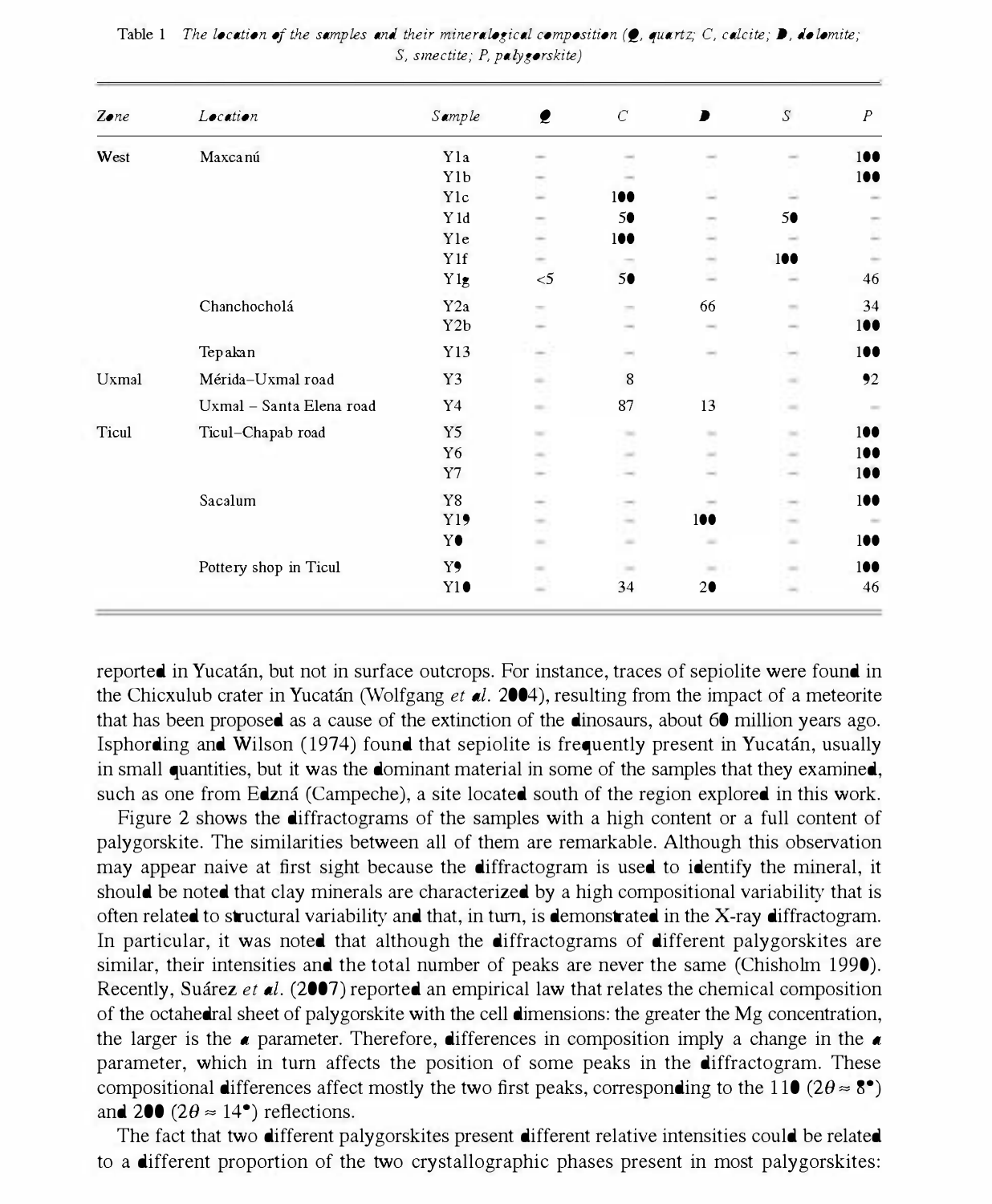

Figure 2 X-ray diffractograms of the palygorskites with higher purity: from bottom to top, Y1a, Y2b, Y3, Y5, Y6, Y7 andY8.

monoclinic and orthorhombic (Chirst et al. 1969; Chisholm 1992; Chiari et al. 2003). This is particularly evident in the diffractogram region corresponding to peaks 130 ( $2\theta \approx 16^{\circ}$ ) and **040,** 121 and 310 (in the region  $2\theta = 19-22^{\circ}$ ). As all of our samples present similar intensities, their ratio of the two crystallographic phases is very similar, with a slightly higher concentration of the monoclinic phase—we obtained 55–65% monoclinic from Rietveld refinement, depending on the fitting conditions, in agreement with Chiari *et al.* (2003) and Giustetto and Chiari (2004).

From the similarity of the diffractograms amongst the Yucatecan palygorskites, we deduce similar composition, as well as a similar presence of crystallographic phases. These two facts constitute well-defined characteristics of the Yucatecan palygorskites. To confirm the validity of this hypothesis, we calculated peak positions for the 110 and 200 reflections and the relative intensities of the 110, 200, 130, 040, 121 and 310 reflections for the Yucatecan palygorskites and the other reference palygorskites. The scatterplot matrix (Fig. 3) always shows the Yucatecan samples grouped, fonning clusters that are distinguished from the others. This confinns the great homogeneity of the Yucatecan palygorskite group with respect to the other palygorskites, both from the compositional and the structural points of view.

# The morphology and texture of palygorskite (scanning electron microscopy)

Microtextural images by SEM show that the samples studied look similar and present the characteristic fibrous morphology of palygorskite (Fig. 4). One can appreciate the high purity of the samples. The fibres of palygorskite are joined forming small bundles of  $1-5 \mu m$  in length. These small bundles are arranged in parallel planes, with the  $c$ -axis (along the fibre axis) randomly oriented. The clay is formed by planar aggregates of bundles (Fig. 4 (b)) showing the characteristic texture of the sedimentary palygorskite. From this point of view, the Yucatan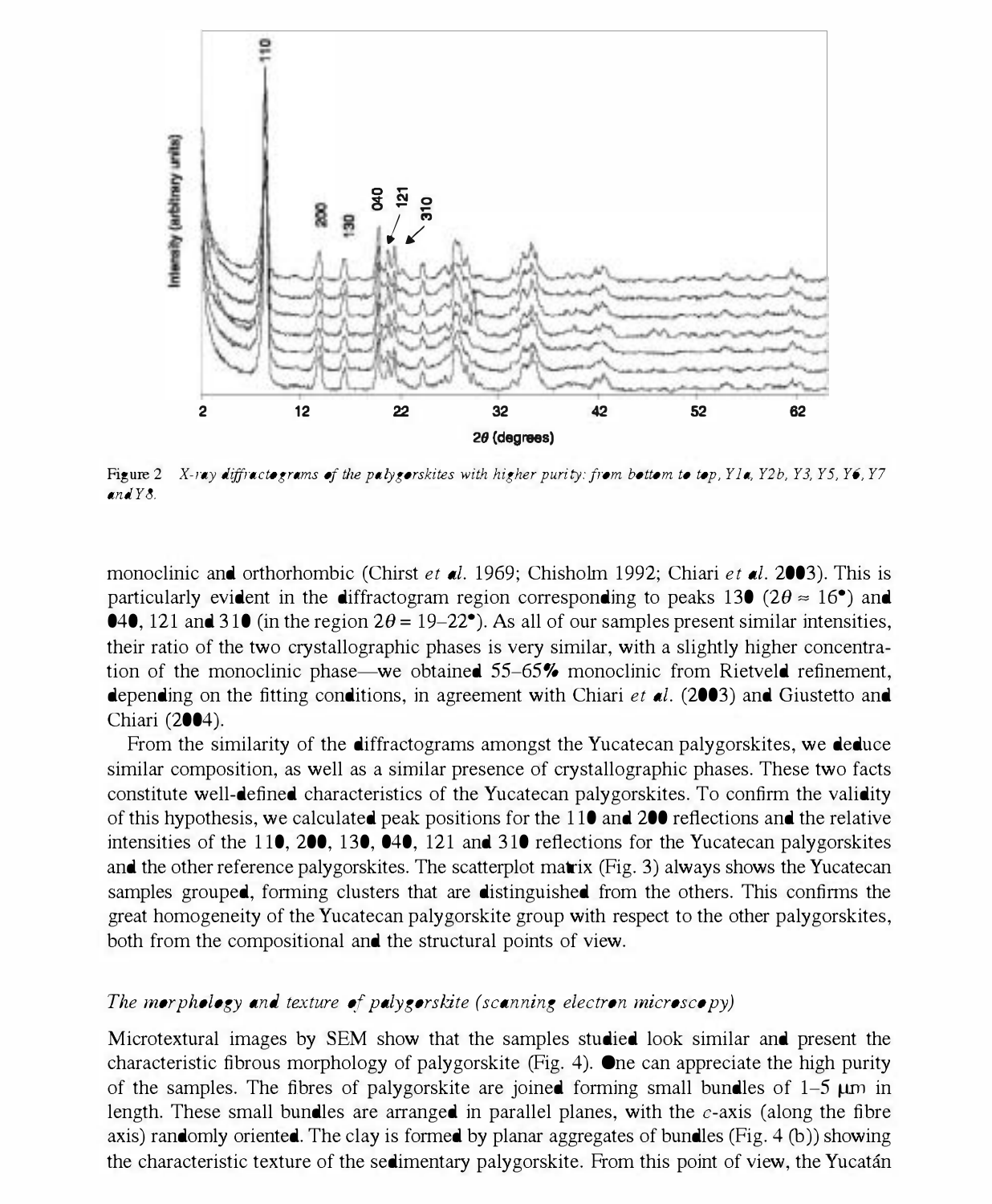| 110/200<br>e<br>+<br>$^{+}$<br>110/130<br>$^{0}_{+}$ $^{0}_{+}$ $^{0}_{00}$<br>$\sum_{+1}^{20}$<br>$\bigotimes_{t=+}^{\infty}$<br>P<br><b>D40/121</b><br>$+\frac{1}{2}$<br>.<br>D<br>$+\frac{1}{2}$<br>$_{++}^{\ddag +}$<br>$+\frac{1}{2}+\frac{1}{2}$<br>$\sigma$<br>040/310<br>$+\frac{6}{100}$<br>$5 + 20$<br>$^{++}$<br><b>IT100040</b><br>$+5+00$<br>1807<br>$\frac{1}{10}$<br>$^{+}_{+}$ $\oplus$<br>$^+$<br>$\frac{+}{0}$<br>g<br>$^{+}$<br>$^{+}$<br>$+^{+}$<br>8 | 110/1200 | 1110/1130 | 1040/1121       | 1040/1310     | 1110/040 | 110 | 200       |
|---------------------------------------------------------------------------------------------------------------------------------------------------------------------------------------------------------------------------------------------------------------------------------------------------------------------------------------------------------------------------------------------------------------------------------------------------------------------------|----------|-----------|-----------------|---------------|----------|-----|-----------|
|                                                                                                                                                                                                                                                                                                                                                                                                                                                                           |          |           |                 |               |          |     |           |
|                                                                                                                                                                                                                                                                                                                                                                                                                                                                           |          |           |                 |               |          |     |           |
|                                                                                                                                                                                                                                                                                                                                                                                                                                                                           |          |           |                 |               |          |     |           |
|                                                                                                                                                                                                                                                                                                                                                                                                                                                                           |          |           |                 |               |          |     |           |
|                                                                                                                                                                                                                                                                                                                                                                                                                                                                           |          |           |                 |               |          |     | -++<br>++ |
|                                                                                                                                                                                                                                                                                                                                                                                                                                                                           |          |           |                 |               |          |     |           |
|                                                                                                                                                                                                                                                                                                                                                                                                                                                                           |          |           | $-\frac{6}{90}$ | $\frac{1}{2}$ |          |     |           |

Figure 3 A scatterplot matrix, which could be considered as the graphical equivalent of the correlation matrix, with the projections of the d-spacing of 110 and 200 reflections, which are affected by the composition, as discussed in the text, and the intensities  $II10$ , 1200,  $II30$ , 1040 and  $II21$ , which could be related to the different ratio of the orthorhombic and morwclinic phases in palygorskite. Each cell is a single plot, where the Yucatecan samples are marked with open circles (0) and pa lygorskites from other locations are marked with plus signs (+). Note that the Yucatecan palygorskites  $(①)$  group together in most cells.

palygorskite is similar to the other sedimentary palygorskites used as references (such as Bercimuel, Torrej6n or Esquivias).

Although a geological study of the deposit is beyond the scope of this work, the texture of the palygorskites of the Ticul area suggests a depositional fonnation process from solution. Moreover, the high purity of the palygorskite samples, the absence of quartz and smectites, and the spatial relation of the fibre planes to carbonate levels would also support this origin by direct precipitation from solution. Therefore, there is no sign of any transformation processes in the samples studied here (Y7, Y8 and Y I3), even though other authors (Bohor 1975; Isphording 1984; de Pablo-Galan 1996) have proposed that some Yucatecan palygorskites may be the result of diagenesis from dolomite or montmorillonite.

## The crystallochemistry of palygorskite

AEM analyses were used to calculate the structural formulae for some Yucatecan palygorskites (Y l a, Y3, Y7, Y8 and Y I3). The results are compared with other references and with the ideal palygorskite. In Yucatecan palygorskites, the tetrahedral sheet presents only a very small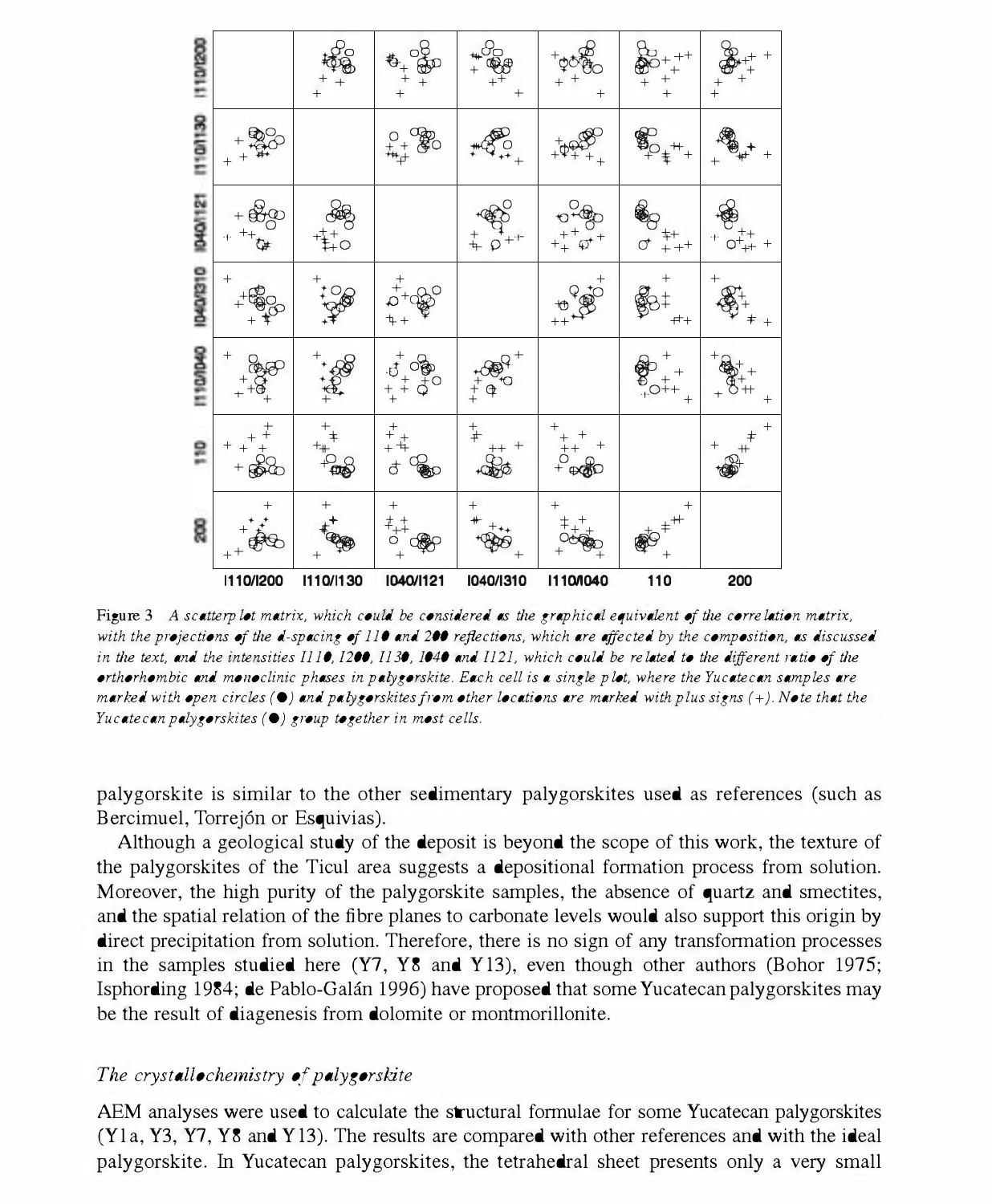

Figure 4 SEM micrographs. (a) Sample Y8: the arrangement of the fibres forming parallel planes. (b) Sample Y7: a general view of a planar surface that is formed by interbred fibres.  $(c, d)$  Samples Y7 and Y 13, respectively. The characteristic fibrous morphology of palygorskite is evident, showing also a high purity. The palygorskite is structured as superposed fiat layers of fibres. The fibres are randomly oriented in the layer planes.

amount of Si substituted by Al (7.86  $\lt$  [Si]  $\lt$  8.04, where the brackets represent the atomic content). The contents in the octahedral cations are  $1.44 < [Al_{(1)}] < 1.67$ ,  $2.18 < [Mg] < 2.34$ and  $0.14 < [Fe<sup>3+</sup>] < 0.28$ . The similarity among these Yucatecan samples when compared with the reference samples from other locations is demonstrated in Figure 5. The compositional results (see Table 2) clearly show that the palygorskites coming from the different localities in Yucatán have similar octahedral contents, and that they are also similar to other palygorskites, such as those from Attapulgus or Torrejón (Suárez et al. 2007). This confirms the previous results inferred from XRD. All these palygorskites belong to Type II (Suárez et al. 2007), characterized by an  $\text{Al}_{(VI)}$  content between 1 and 2, and with the number of octahedral cations close to 4 (i.e., one vacant octahedral position).

These results give an average formula for the Yucatecan palygorskite as  $(S_i, \bullet \epsilon A | \bullet \bullet \tau)$  $\bullet_{20} (Al_{1.59}Fe^{3+}_{\bullet 20}M_{\rm Z225})(\bullet H)_{2}(\bullet H_{2})_{4}Ca_{\bullet 02}Na_{\bullet 02}K_{\bullet, 04}$ <sup>-4</sup>(H<sub>2</sub> $\bullet$ ), to be compared with: (i) the ideal palygorskite  $Si_8\bullet_{20}(Al_2Mg_2)(\bullet H_2)_4\cdot4(H_2\bullet);$  (ii) the formula in de Pablo-Galán (1996)  $(Si_7, A1_{\bullet,3})\bullet_{2\bullet}(A1_{1.54}Fe^{3+}\bullet_{19}Fe^{2+}\bullet_{\bullet}\bullet_{\bullet}\bullet_{18}g_{21})\bullet H_{2}(OH_{2})_4Ca_{\bullet,15}Na_{\bullet,17}K_{\bullet,11}\cdot 4(H_2\bullet);$  and (iii) the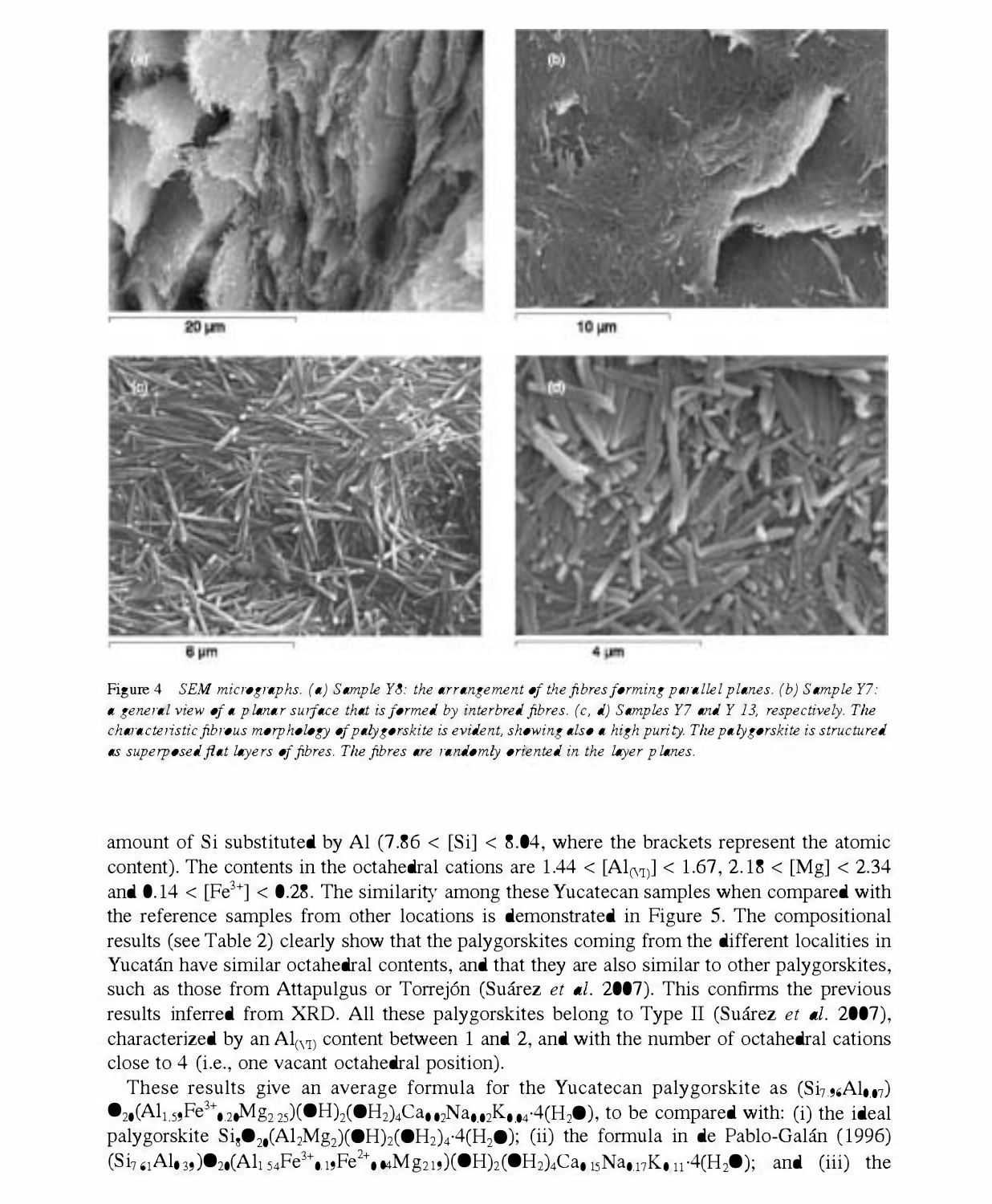

Figure 5 Bivariate plots representing the number of octahedral cations (per half-unit cell) obtained from AEM of of Yucatán samples  $\Theta$  and other reference palygorskites  $(x)$ .

Table 2 The composition of six samples of Yucatecan palygorskites obtained by  $AEM$ :  $\tau$ , Tetrahedral sites; 0, octahedral sites; STDV, standard deviation; N, number of measurements;  $Al_{U}$ , aluminium in a tetrahedral site;  $Al_{\left( \mathit{vl}\right) }$ , aluminium in an octahedral site

|                | Si            | $Al_{UV}$     | Στ            | $Al_{(VI)}$ | $Fe^{3+}$     | $M_{\tilde{z}}$ | Ti     | $\Sigma$ o    | $C_{\bullet}$ | K    | $N_{\bullet}$ |
|----------------|---------------|---------------|---------------|-------------|---------------|-----------------|--------|---------------|---------------|------|---------------|
| Y●             | 7.86          | $\bullet$ .14 | 8.00          | 1.56        | $\bullet$ .22 | 2.24            | 0.01   | 4.03          | 0.03          | 0.10 |               |
| STDV, $N = 15$ | $\bullet$ .13 | $\bullet$ .12 | 0.02          | 0.20        | 0.05          | $\bullet$ .22   | 0.01   | $\bullet$ .13 | 0.02          | 0.10 | 0.01          |
| Yla            | 7.95          | 0.07          | 8.02          | 1.67        | $\bullet$ .16 | 2.23            |        | 4.06          | 0.03          |      |               |
| STDV, $N = 15$ | 0.10          | 0.06          | 0.05          | 0.13        | 0.06          | 0.20            |        | 0.11          | 0.06          |      |               |
| Y3             | 8.04          | 0.02          | 8.07          | 1.55        | $\bullet$ .14 | 2.32            | 0.01   | 4.01          | 0.01          | 0.04 | 0.03          |
| STDV, $N = 15$ | 0.14          | 0.04          | $\bullet$ .12 | 0.11        | 0.04          | $\bullet$ .18   |        | 0.11          | 0.02          | 0.04 | 0.06          |
| Y7             | 7.97          | 0.06          | 8.03          | 1.62        | 0.17          | 2.21            |        | 4.01          | 0.03          | 0.01 | 0.07          |
| STDV, $N = 15$ | $\bullet$ .12 | 0.09          | 0.05          | 0.13        | 0.08          | 0.15            |        | $\bullet$ .14 | 0.04          | 0.01 | 0.10          |
| Y8             | 7.92          | 0.09          | 8.01          | 1.67        | 0.20          | 2.18            | 0.01   | 4.05          | 0.01          | 0.07 |               |
| STDV, $N = 12$ | 0.10          | 0.09          | 0.02          | 0.08        | 0.03          | $\bullet$ .13   |        | 0.08          | 0.00          | 0.03 |               |
| Y13            | 7.99          | 0.04          | 8.03          | 1.44        | 0.28          | 2.34            |        | 4.07          | 0.01          |      | 0.02          |
| STDV, $N = 9$  | $\bullet$ .12 | $\bullet$ .14 | 0.05          | 0.14        | 0.11          | 0.17            |        | $\bullet$ .13 |               |      |               |
| Mean Yucatán   | 7.96          | 0.07          | 8.03          | 1.59        | 0.20          | 2.25            | < 0.01 | 4.04          | $\bullet$ .02 | 0.04 | $\bullet$ .02 |

fonnula calculated using the major element concentrations resulting from geochemistry analysis (see the next paragraph)  $(Si_{7.78}Al_{\bullet,22})\bullet_{20}(Al_{1.58}Fe^{3+}\bullet_{22}Mg_{2.35})(\bullet H_{2})(\bullet H_{2})_4Ca_{\bullet,11}Na_{\bullet,03}K_{\bullet,02}A(H_{2}\bullet).$ The differences found do not seem to be dramatic considering the diversity of techniques employed and the intrinsic compositional variability of the palygorskite. Moreover, it is remarkable that the octahedral content is similar for the three formulae.

Lastly. it should be noted that the AEM method needs only a microsample. which makes it very suitable technique for analysis of Maya blue pigments from archaeological samples. The data presented in Table 2 will allow us to know whether or not the archaeological pigments present a crystal chemistry that is compatible with the Yucatan one.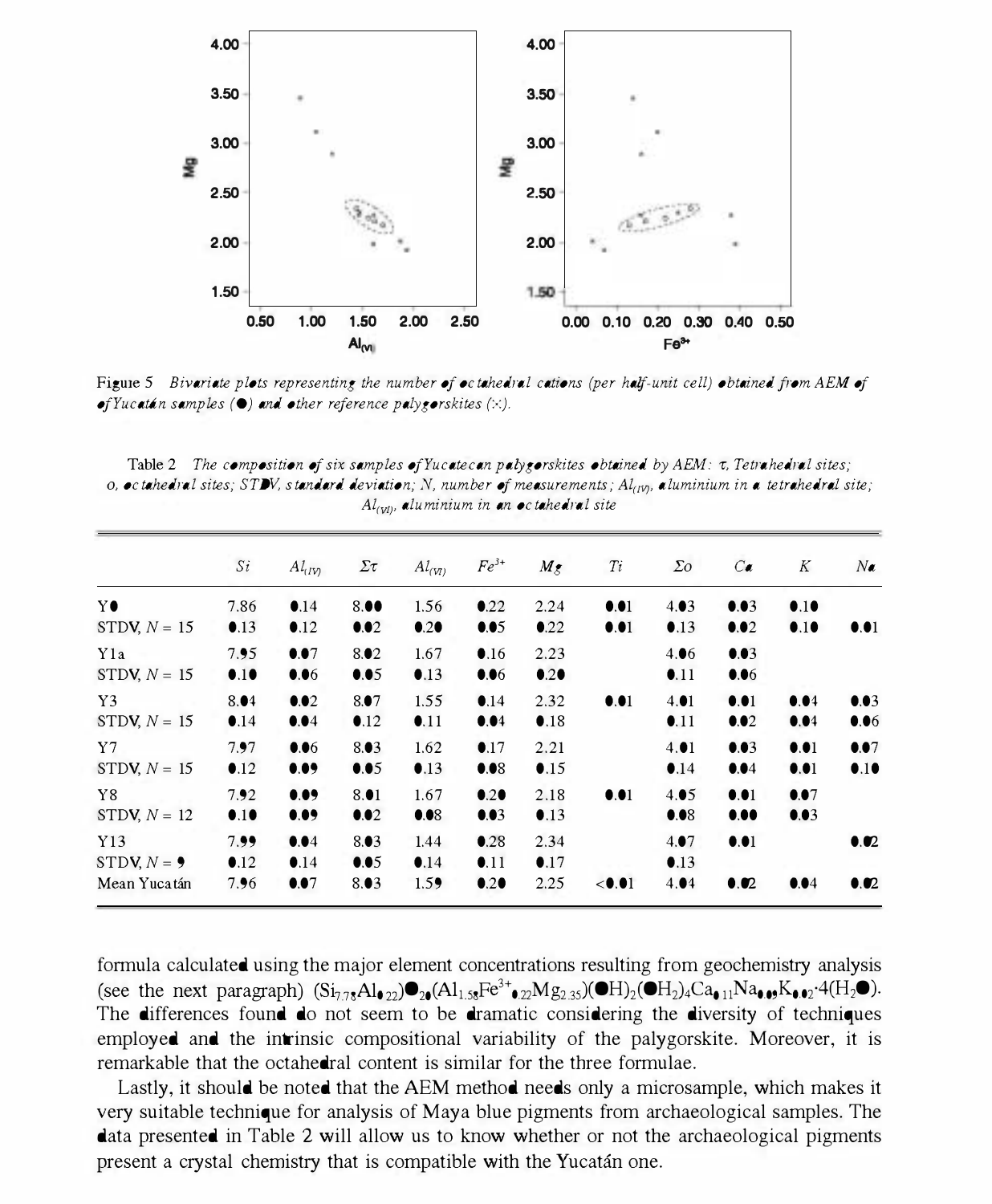|                  | Z              | Y€                               | Yla                          | Y7                           | Y8                | Y13                          | LISL                         | T●R                          | E11                          | ATT                          | SNE                          | <b>BERC</b>                  | TRA                          |
|------------------|----------------|----------------------------------|------------------------------|------------------------------|-------------------|------------------------------|------------------------------|------------------------------|------------------------------|------------------------------|------------------------------|------------------------------|------------------------------|
|                  | $M$ ajor $(\%$ |                                  |                              |                              |                   |                              |                              |                              |                              |                              |                              |                              |                              |
| Si               | 14             | 24.662                           | 25.47●                       | 24.77●                       | 25.862            | 25.578                       | 25.559                       | 27.007                       | 12.539                       | 25.484                       | 25.386                       | 23.733                       | 26.124                       |
| Al               | 13             | 5.396                            | 6.718                        | 4.142                        | 5.406             | 4.877                        | 6.237                        | 3.883                        | 1.714                        | 6.099                        | 6.136                        | 8.152                        | 3.793                        |
| Fe               | 26             | 1.105                            | 1.434                        | 1.294                        | 1.574             | 1.546                        | 0.615                        | 1.700                        | 0.650                        | 2.721                        | 0.783                        | 4.022                        | 1.238                        |
| Mn               | 25             | 0.003                            | 0.002                        | 0.006                        | 0.006             | 0.003                        | 0.018                        | 0.067                        | 0.032                        | 0.094                        | 0.037                        | 0.072                        | 0.263                        |
| Mg               | 12             | 6.772                            | 6.006                        | 7.266                        | 6.259             | 6.729                        | 5.481                        | 4.908                        | 3.202                        | 5.294                        | 5.355                        | 2.810                        | 8.104                        |
| Ca               | 20             | 0.343                            | 0.264                        | 1.272                        | 0.114             | 0.765                        | 0.207                        | 3.130                        | 22.27●                       | 0.993                        | 0.465                        | 2.273                        | 0.121                        |
| Na               | 11             | 0.059                            | 0.045                        | 0.015                        | 0.185             | 0.185                        | 0.045                        | 0.126                        | 0.022                        | 0.134                        | $\bullet$ .141               | 0.245                        | 0.045                        |
| K                | 19             | 0.656                            | 0.208                        | 0.473                        | 0.531             | 0.091                        | 0.274                        | 0.664                        | 0.465                        | 1.038                        | 0.249                        | 1.868                        | 0.149                        |
| Ti               | 22             | 0.152                            | 0.192                        | 0.103                        | 0.143             | $\bullet$ .127               | 0.207                        | 0.278                        | 0.071                        | 0.269                        | 0.014                        | 0.349                        | 0.045                        |
| P                | 15             | 0.004                            | 0.004                        | 0.004                        | 0.013             | 0.004                        | 0.031                        | 0.009                        | 0.013                        | 0.009                        | 0.009                        | 0.022                        | 0.048                        |
|                  |                | Trace $(\mu g g^{-1})$           |                              |                              |                   |                              |                              |                              |                              |                              |                              |                              |                              |
| Be               | 4              | $\lhd$                           | $\leq l$                     | 1                            | 1                 | $\leq l$                     | $\leq l$                     | 2                            | $\leq l$                     | 2                            | 1                            | 3                            | 1                            |
| Sc               | 21             | 5                                | $\overline{7}$               | 6                            | $\tau$            | 6                            | 16                           | 6                            | $\overline{c}$               | ۰                            | 6                            | 13                           | 4                            |
| V                | 23             | 74                               | 90                           | 38                           | 27                | 63                           | 167                          | 41                           | 39                           | 75                           | 75                           | 124                          | 14                           |
| $\alpha$         | 24             | 40                               | 100                          | 30                           | 50                | 40                           | 30                           | 40                           | $20$                         | 50                           | $\leq$ 20                    | 8●                           | $\leq$ 20                    |
| Co               | 27             | 1                                | 1                            | 5                            | 3                 | 2                            | 4                            | 8                            | $\leq l$                     | 10                           | 34                           | 24                           | 34                           |
| Ni               | 28             | 20                               | $20$                         | 4●                           | 4●                | 20                           | $\leq$ 20                    | $20$                         | $20$                         | 20                           | $\langle 20$                 | 4●                           | 100                          |
| Cu               | 29             | $\langle$ l $\bullet$            | $\mathord{<} l$ 0            | 20                           | $\mathord{<} l$ 0 | <10                          | 10                           | 10                           | $\langle$ l $\bullet$        | 10                           | $\langle$ l $\bullet$        | 30                           | 4●                           |
| Zn               | 30             | $30$                             | <30                          | $30$                         | 40                | 30                           | 30                           | 4●                           | $30$                         | <30                          | $30$                         | 60                           | 3●                           |
| Ga               | 31             | 12                               | 17                           | 13                           | 14                | 12                           | 32                           | 11                           | 5                            | 14                           | 23                           | 22                           | 22                           |
| Ge               | 32             | $\bullet$ .7                     | 1                            | 1.1                          | 1.3               | $\bullet$ .6                 | $\bullet$ .8                 | 1                            | 1.2                          | 1                            | 2.5                          | 1.9                          | 10                           |
| As               | 33             | $\leq$                           | 8                            | $\leq$                       | 7                 | $\leq$                       | $<$ 5                        | 5                            | $\leq$ 5                     | 11                           | $\leq$ 5                     | ۰                            | 5                            |
| Rb               | 37             | 36                               | 13                           | 36                           | 41                | 11                           | 11                           | 49                           | 28                           | 66                           | ,                            | 130                          | 11                           |
| Sr               | 38             | 8                                | 6                            | 18                           | 7                 | 18                           | 30                           | 77                           | 90                           | 42                           | 18                           | $\bullet$ 1                  | 8                            |
| Y                | 39             | 1.2                              | 1.9                          | 1.5                          | 5.6               | 1.1                          | 1.7                          | 21.4                         | 6.6                          | 20.8                         | $\bullet$ .8                 | 30.2                         | 34.4                         |
| Zr               | 4●             | 153                              | 224                          | 153                          | 135               | 104                          | 45                           | 165                          | 38                           | 129                          | 11                           | 152                          | 65                           |
| Nb               | 41             | 7.2                              | 9.1                          | 6.2                          | 7.6               | 4.2                          | 6.9                          | 7.9                          | 3                            | 7.2                          | $\bullet$ .6                 | 11.9                         | 13.2                         |
| Mo               | 42             | $\mathcal{L}$                    | $\leq$ 2                     | $\leq$                       | $\leq$ 2          | $\leq$                       | $\leq$ 2                     | $\leq$ 2                     | $\leq$ 2                     | $\leq$                       | $\langle 2$                  | $\leq$ 2                     | $\leq$ 2                     |
| $A_{\mathbf{g}}$ | 47             | $\langle \bullet, 5 \rangle$     | $\langle 0.5$                | $\langle \bullet, 5$         | < 2.5             | $\langle \bullet, 5 \rangle$ | $\langle 0.5$                | $\langle \bullet, 5 \rangle$ | < 0.5                        | $\langle 0.5$                | $\langle 0.5$                | $\langle 0.5$                | $\langle \bullet.5$          |
| In               | 49             | $\langle \bullet, I \rangle$     | $\langle \bullet, I \rangle$ | $\langle \bullet, I \rangle$ | $\langle 0.1$     | $\langle \bullet \rangle$    | $\langle \bullet, I \rangle$ | $\langle \bullet, I$         | $\langle 0.1$                | $\langle \bullet, I \rangle$ | $\langle 0.1$                | $\langle \bullet, I \rangle$ | $\langle \bullet, I \rangle$ |
| Sn               | 50             | $\overline{c}$                   | 4                            | $\overline{c}$               | 3                 | 3                            | $\langle$                    | 3                            | 2                            | 3                            | $<\!l$                       | 5                            | 2                            |
| Sb               | 51             | $<$ 0.2                          | $<$ .2                       | 2.2                          | $<$ .2            | $<$ 0.2                      | $<$ .2                       | $<$ .2                       | $<$ .2                       | $<$ .2                       | 3.3                          | $<$ .2                       | $<$ .2                       |
| Cs               | 55             | 2.9                              | 1.3                          | 2.2                          | 2.9               | 1.3                          | $\bullet$ .2                 | 4.2                          | 1.8                          | 6.1                          | $\bullet$ .3                 | 9.9                          | 1.8                          |
| Ba               | 56             | 18                               | 21                           | 33                           | 44                | 26                           | 53                           | 495                          | 121                          | 546                          | 15                           | 564                          | 33                           |
| Hf               | 72             | 3.9                              | 5.7                          | 3.7                          | 4.1               | 2.8                          | $\bullet$                    | 4.4                          | 1.2                          | 3.3                          | $\bullet$ .2                 | 4.1                          | 1.4                          |
| Ta               | 73             | 0.93                             | 0.94                         | 0.47                         | 0.75              | 0.43                         | 0.48                         | •.88                         | 0.39                         | $\bullet$ .8                 | 0.03                         | 1.11                         | 0.43                         |
| W                | 74             | $\bullet$ .7                     | $\bullet$ .6                 | $\bullet$ .7                 | $\langle 0.5$     | $\bullet$ .7                 | 3.2                          | 1.3                          | 1.8                          | 2.9                          | $\langle 0.5$                | 2                            | 2                            |
| Tl               | 81             | 0.12                             | < 0.05                       | $\bullet$ .1                 | 0.16              | 0.08                         | < 0.05                       | $\bullet$ 32                 | $\bullet$ .22                | 0.53                         | 0.15                         | $\bullet$ .86                | 0.39                         |
| Pb               | 82             | $\leq$                           | $<$ 5                        | $\leq$                       | $<$ 5             | $\leq$                       | $<$ 5                        | 8                            | $\leq$ 5                     | 11                           | $\leq$ 5                     | 23                           | $\leq$ 5                     |
| Bi               | 83             | $\bullet$ .2                     | $\bullet$ .,                 | $\bullet$ .2                 | $\bullet$ .4      | $\bullet$ .4                 | $\bullet$ .1                 | $\bullet$ .5                 | $\langle \bullet, I \rangle$ | $\bullet$ .6                 | $\langle \bullet, I \rangle$ | $\mathbf{1}$                 | $\bullet$ .2                 |
|                  |                | Th 90 3.3                        | 8.05                         | 3.92                         | 11.3              | 2.61                         | 0.53                         | 8.7                          | 5.01                         | 8.21                         | 0.39                         | 13.6                         | 6.05                         |
| U                |                | 92 0.92                          | 0.54                         | 0.26                         | 0.46              | $\bullet$ .21                | $\bullet$ .2                 | $\overline{c}$               | 0.74                         | 1.69                         | 0.22                         | 1.76                         | 0.21                         |
|                  |                | LREE ( $\mu$ g g <sup>-1</sup> ) |                              |                              |                   |                              |                              |                              |                              |                              |                              |                              |                              |
| La               |                | 57 1.83                          | 1.93                         | 1.81                         | 10                | 1.45                         | 4.36                         | 25                           | 10.7                         | 25.9                         | 0.57                         | 35.3                         | 15.9                         |
| Ce               |                | 58 3.64                          | 4.41                         | 6.02                         | 17.3              | 2.97                         | 12.8                         | 51.6                         | 30.3                         | 52.5                         | 2.47                         | 84.8                         | 29.4                         |
| Pr               |                | 59 0.39                          | 0.44                         | 0.48                         | 3.05              | 0.32                         | 1.22                         | 6.38                         | 2.62                         | 6.24                         | 0.15                         | 8.28                         | 3.64                         |
| Nd               | 60             | 1.24                             | 1.56                         | 1.59                         | 10.3              | 1.08                         | 4.56                         | 23.6                         | 9.25                         | 23                           | 0.51                         | 30                           | 13.7                         |
| Sm               |                | 62 0.22                          | 0.29                         | 0.29                         | 1.93              | $\bullet$ .2                 | 0.79                         | 4.52                         | 1.9                          | 4.5                          | 0.11                         | 5.82                         | 3.02                         |
|                  |                |                                  |                              |                              |                   |                              |                              |                              |                              |                              |                              |                              |                              |

Table 3 Concentrations resulting from geochemical analysis of the Yucatecan palygorskites (YO, Y1a, Y7, Y8 and Y13) and other palygorskites from different origins. Numbers shown in italics are upper limit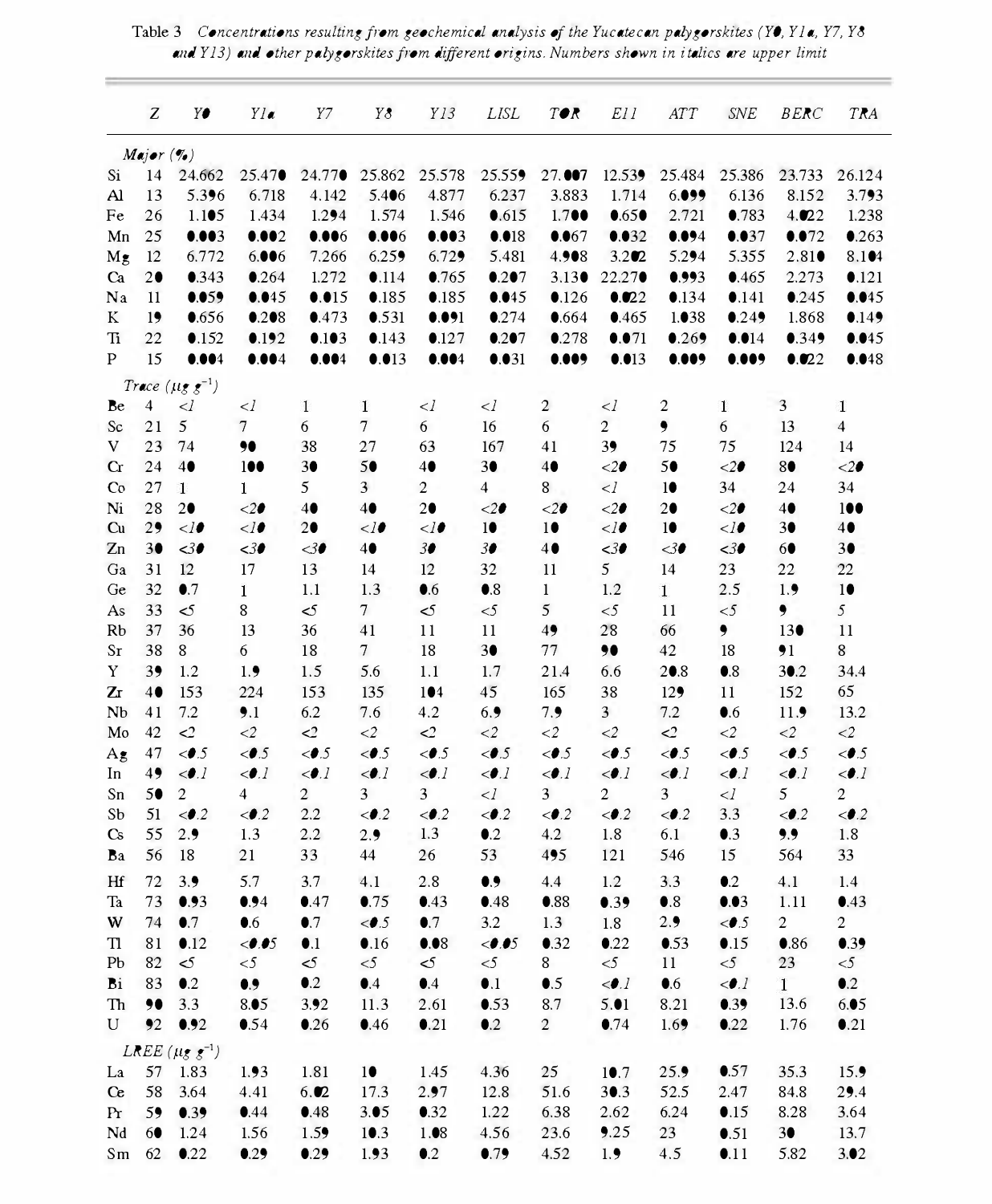| Z | Y∙                                    | $YI$ a        | Y7            | Y8             | Y13           | LISL          | $T \bullet K$ | E11           | ATT           | SNE                     | <b>BERC</b> | TRA           |
|---|---------------------------------------|---------------|---------------|----------------|---------------|---------------|---------------|---------------|---------------|-------------------------|-------------|---------------|
|   | HREE $(\mu_{\mathcal{E}} \star^{-1})$ |               |               |                |               |               |               |               |               |                         |             |               |
|   | Eu $63$ 0.039                         | 0.053         | 0.052         | 0.223          | 0.036         | 0.248         | 0.899         | 0.254         | 0.97          | 0.024                   | 1.41        | 0.413         |
|   | Gd $64$ 0.15                          | $\bullet$ .23 | $\bullet$ 22  | 1.3            | $\bullet$ .14 | $\bullet$ .51 | 3.53          | 1.53          | 3.81          | $\bullet$ .11           | 5.2         | 3.13          |
|   | Tb $65$ 0.03                          | 0.05          | 0.04          | $\bullet$ .21  | 0.03          | 0.07          | $\bullet$ .6  | $\bullet$ .25 | 0.69          | 0.02                    | 0.97        | 0.63          |
|   | Dy $66$ 0.2                           | $\bullet$ .31 | $\bullet$ .23 | 1.14           | 0.19          | $\bullet$ .38 | 3.51          | 1.39          | 3.73          | $\bullet$ .1            | 5.81        | 4.32          |
|   | Ho $67$ 0.04                          | 0.07          | 0.05          | $\bullet$ .22  | 0.04          | 0.06          | $\bullet$ .68 | 0.25          | $\bullet$ .72 | $\bullet$ .02           | 1.14        | 0.98          |
|   | Er $68 \t 0.15$                       | $\bullet$ 24  | $\bullet$ .16 | $\bullet$ .67  | 0.15          | $\bullet$ .16 | 1.97          | 0.69          | 2.15          | 0.06                    | 3.3         | 3.26          |
|   | Tm $69$ 0.032                         | 0.045         | 0.032         | 0.119          | 0.026         | 0.02          | 0.291         | 0.102         | 0.321         | $\bullet$ . $\bullet$ 1 | 0.484       | 0.527         |
|   | $Yb$ 70 0.25                          | $\bullet$ .33 | $\bullet$ 2.5 | 0.89           | $\bullet$ 21  | $\bullet$ .11 | 1.88          | $\bullet$ .62 | 2.08          | 0.08                    | 2.99        | 3.6           |
|   | Lu 71 $0.039$                         | 0.059         | 0.053         | $0.162$ $0.04$ |               | 0.015         | $\bullet$ 277 | 0.087         | 0.302         | $\bullet$ .014          | 0.422       | $\bullet$ .58 |
|   |                                       |               |               |                |               |               |               |               |               |                         |             |               |

Table 3 Continued

### The geochemistry of palygorskite

The statistical analysis of the chemical data (concentration of major elements) as well as the trace elements may classify the samples in groups with different chemical fingerprints related to the geology of the deposits. Five Yucatecan samples,  $Y\bullet$ , Y<sub>1a</sub>, Y<sub>7</sub>, Y<sub>8</sub> and Y<sub>13</sub>, were selected for this study, together with seven palygorskites from other origins. The aim is to test whether all samples from Yucatan have similar contents in trace elements or, on the contrary, whether their contents in trace elements vary from one sample to another, thus depending on the deposit.

The Yucatan samples are characterized by a low content in rare earth elements, both for light rare earth elements (LREE) and for heavy ones (HREE) (Table 3). Also, Y and U contents are particularly low in Yucatecan samples. In contrast, Hf and Zr are more concentrated in Yucatecan palygorskites than in the other palygorskites studied. Amold *et al.* (2007) found discrepancies in values of concentrations in Hf and Zr measured using two different techniques, one more sensitive to the bulk (INAA), and the other to the surface (LA-ICP-MS). They suggested the possible presence of minute zircon grains, more represented in the bulk. The sample from the *cenote* in Sacalum presents the highest values (17  $\mu$ g g<sup>-1</sup> for Ce, 10  $\mu$ g g<sup>-1</sup> for La and Nd), several orders of magnitude greater than the others. Also, the content in Y is especially low in these samples. The values of both the trace elements and major elements are good parameters to distinguish between Yucatecan and non-Yucatecan samples, as seen in Figure 6. Moreover, it is also possible to **differentiate the Yucatan group when** looking at several bivariate plots (Fig. 7) or in a scatterplot matrix (Fig.  $\delta$ ). Therefore, the concentration of both trace and major elements in palygorskite defines a chemical fingerprint that characterizes the samples coming from Yucatán.

Arnold *et al.* (2007) proposed to use trace element analysis (INAA and LA-ICP-MS) for provenance analysis of Maya blue pigment. They analysed many samples, most of them from the Yucatán area, and distinguished provenance groups within the Yucatán peninsula (Sacalum, Chapab and Uxmal) when looking at the bivariate plots of Rb versus V, Ni or Mn. Although we have analysed only one representative of each origin (see Table 3), we have verified that they present a similar trend. Our YO, Y7 and Y8 samples  $(1.4 < log 10/(Rb)) < 1.8$ ) group quite well with Amold's Sacalum group, and our Y la and Y13 are close to his Uxmal group. This is consistent with the geographic origin. The Yucatecan samples, as compared with all the rest,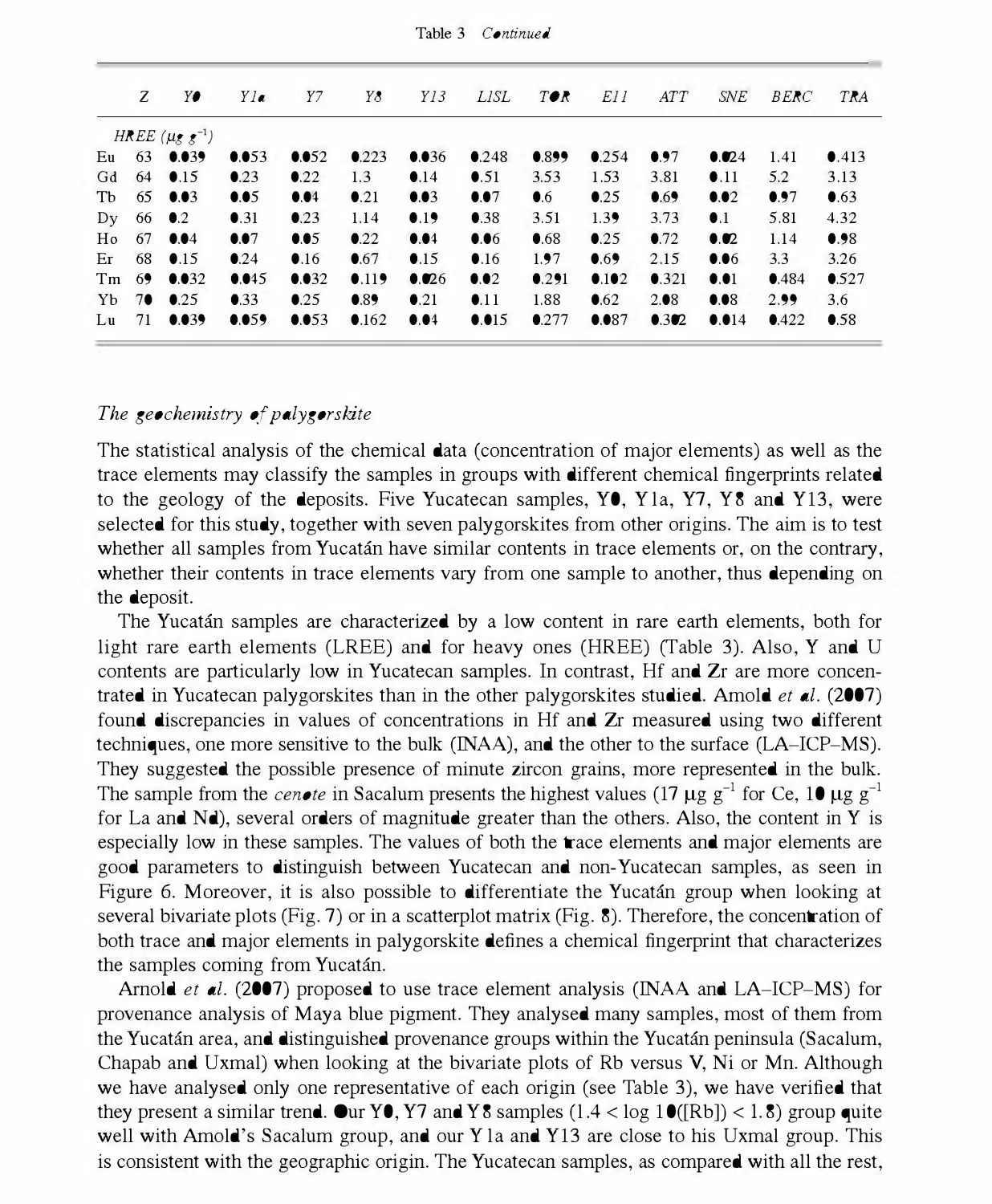

Figure 6 Dendrograms built using the geochemistry analysis (log<sub>1</sub>, of concentrations) of different palygorskites from Yucatan (YO, Yla, Y7, Y8 and Y13) and other origins. (a) A dendrogram built using all trace elements except  $U, W, Yb$ ,  $Er, Dy, Gd$  and  $Sm. (b)$  A dendrogram built using major elements. It can be appreciated that Yucatecan palygorskites are always grouped together.

are particularly low in Mn. and this could be a simple fingerprint for addressing or excluding Yucatecan origins. In addition to Mn. the Yucatecan samples are different from the Attapulgus one (the only one from the same continent) because they are poor in several other elements CTi. Sr. Y. Ba. W and Pb).

### SUMMARY AND CONCLUSIONS

Several palygorskites of great purity have been collected in several places in the Yucatan peninsula, all located in a radius of 40 km around the archaeological site of Uxmal. Some of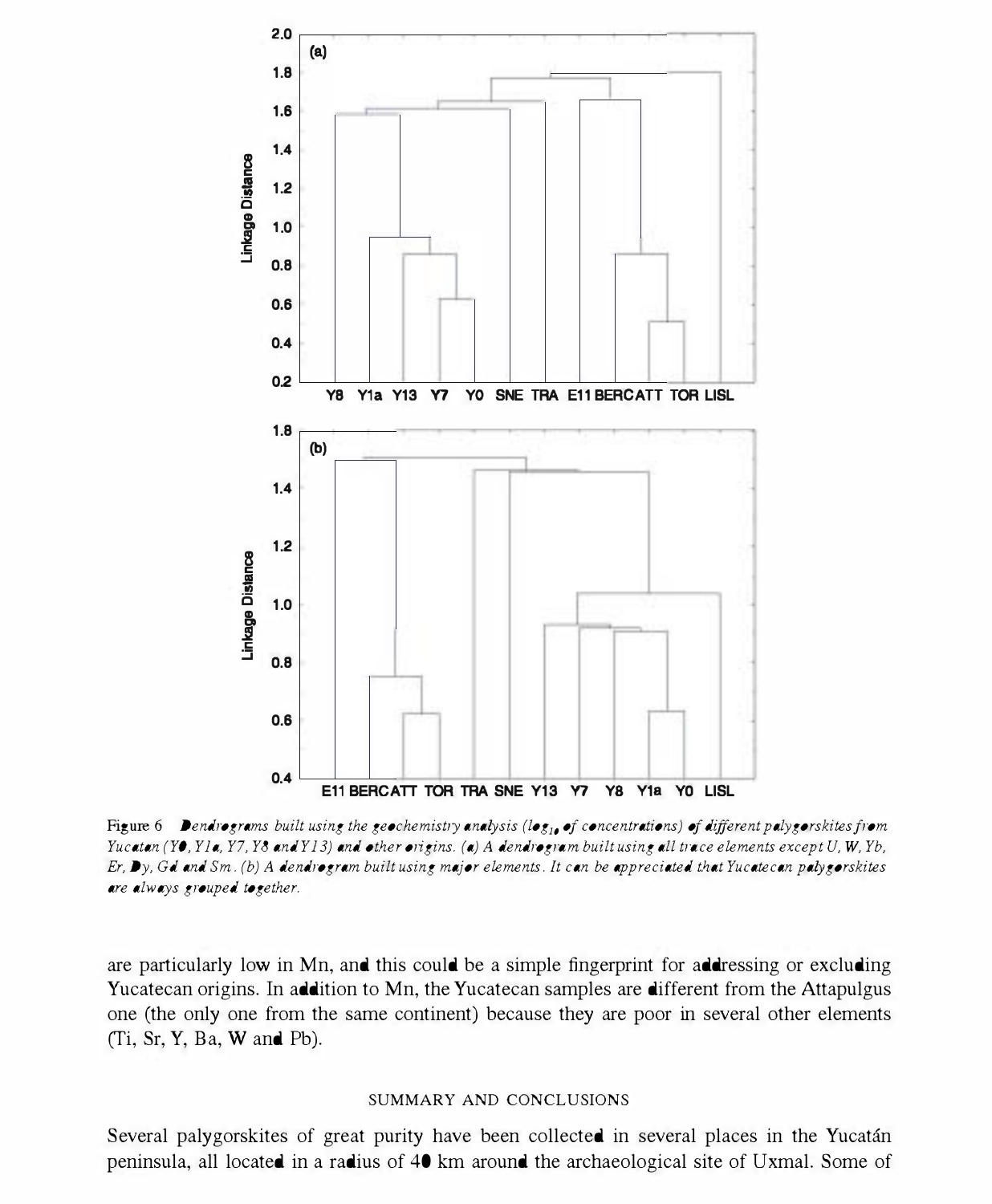

Figure 7 Bivariate plots representing the trace element concentrations corresponding to data from chemical analyses of Yucatecan samples ( $\bullet$ ) and other palygorskites used for comparison (+).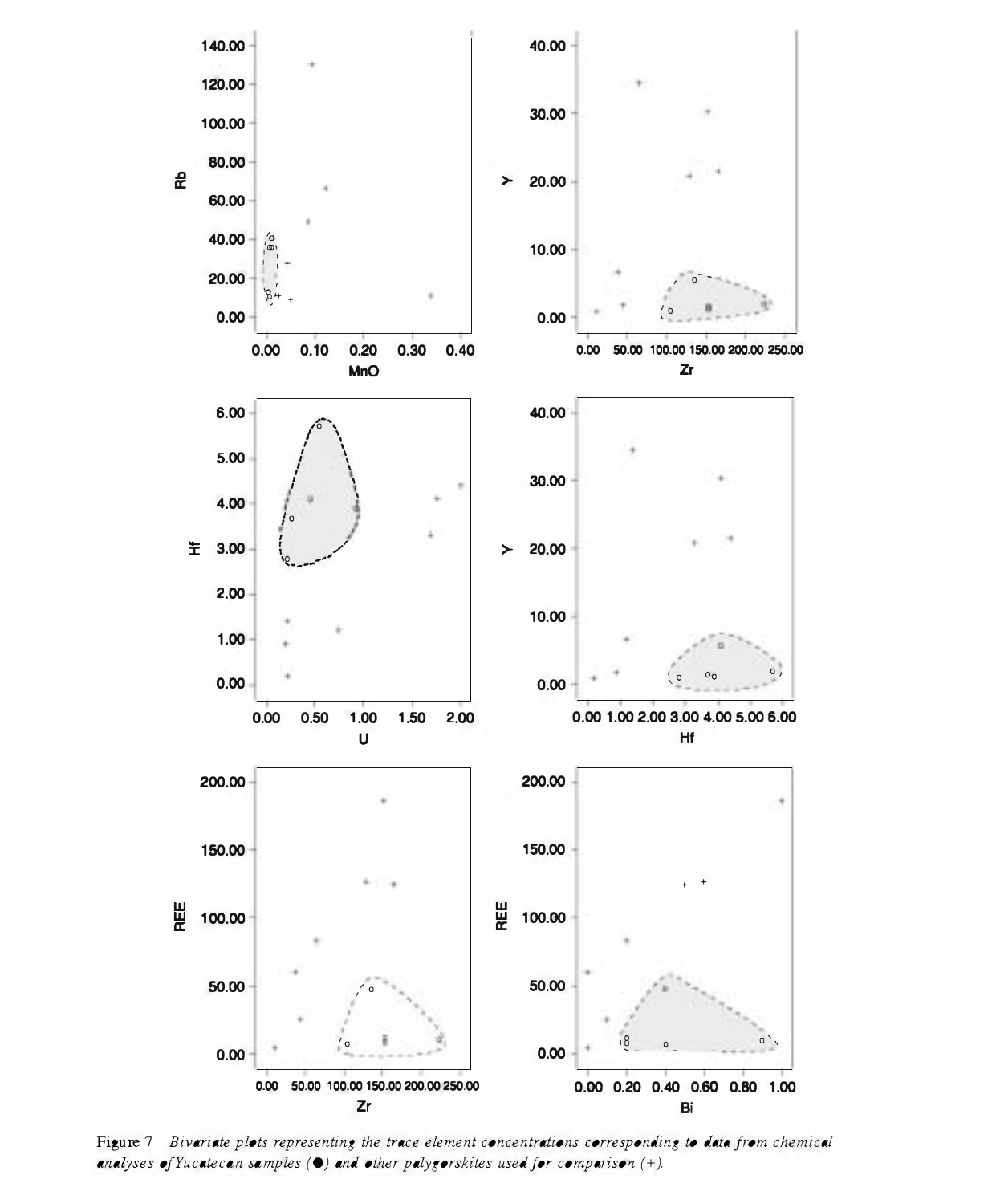| REE  |                        |             | $\boldsymbol{\epsilon}$      | $\boldsymbol{z}^{\boldsymbol{\xi}}$ o $\boldsymbol{\theta}$ o | ៹៓៓៓៝៰                     |              | $\mathbf{e}$ | $\mathbf{\dot{g}}$            |
|------|------------------------|-------------|------------------------------|---------------------------------------------------------------|----------------------------|--------------|--------------|-------------------------------|
| LAEE |                        |             | ×<br>$\boldsymbol{\epsilon}$ | နီထိဝ                                                         | ৵ড়৽                       |              |              | ×<br>re<br>砥                  |
| HAEE | $\boldsymbol{\varphi}$ | ₽           |                              | ax<br>൷ஂ                                                      | さやの                        |              |              | $\mathbf{g}_\text{c}$         |
| Ξ    | o<br>8                 | о<br>೯<br>š | နိ                           |                                                               | ٥<br>$\boldsymbol{\delta}$ | စို<br>ĸ     | о            | စိုဝ                          |
| ผี   | န္<br>Ħ<br>ā           | å           | ods                          | ۰                                                             |                            | <b>O</b> &&  | ¢<br>×       | $\overset{\circ}{\mathbf{P}}$ |
| $\,$ |                        |             | a,                           | കിറ                                                           | ю<br>ە&&                   |              |              | Ø                             |
| 8    | 角                      | M<br>P,     | ¥<br>$\frac{x}{n}$<br>ę      | $\cdot$ , $\circ$<br>$\circ$                                  | Л<br>$,$ do                | ×<br>××<br>ŗ |              | ×<br>×<br>$P_{0}$             |
|      |                        | န္          | 8                            | 30                                                            | <u>:80</u>                 | ğ×<br>₷<br>z |              |                               |

Figure  $8$  A souther plat matrix representing the concentrations of trace elements, comparing Yucatecan sumples ( $\bullet$ ) with puly geroles es from ether locations (x). REE, rare earth elements: LREE, light rare earth elements: HREE, heavy rage earth elements

these places were well documented, but others are reported here for the first time. The abundance of palygorckite in the samples collected allows us to affirm that palygorckite is a frequent mineral in the studied area and can be easily found at almost surface level. From this fact, it can be argued that the ancient Maya could have extracted palygorskite from different places in this area. As palygorskite occurs close to the surface, evidence of the extraction could have been removed by the effects of erosion and vegetation over a nurnber of centuries, This supports the idea that palygorskite is widespread in Yucatán, at least in the studied area, as discussed by Littmann (1982) and Ameld et al. (2007).

All of the Yucatecan palygorskites present very similar diffractograms, and show marked differences with respect to other palygorskites analysed. This implies compositional and stuctural hemogeneity, making it impossible from this point of view to separate them into provenance groups within Yucatán, but they can be easily differentiated from other origins. The crystallechemical analysis confirmed this result and allowed us to obtain a mean compositional formula:  $(S_{1,3}, A_{1,3}, B_{2,3}, A_{3,3}, A_{3,3}, A_{3,3}, A_{3,3}, A_{3,3}, A_{3,3}, A_{3,3}, A_{3,3}, A_{3,3}, A_{3,3}, A_{3,3}, A_{3,3}, A_{3,3}, A_{3,3}, A_{3,3}, A_{3,3}, A_{3,3}, A_{3,3}, A_{3,3}, A_{3,3}, A_{3,3}, A_{3,3}, A_{3,3}, A_{3,3}, A_{3,3}, A_{3,3}, A_{3,3}, A_{3,3}, A_{3,3}, A_{3,3$ Yucatecan palygorskites also contain trace elements that differentiate them easily from the other origins. Eventually, careful analysis of trace elements could be used to further determine the origin within several groups in the Yuratán peninsula, as suggested by Amold et al. (2007). The results presented here will be used when studying archaeological Maya blue pigments in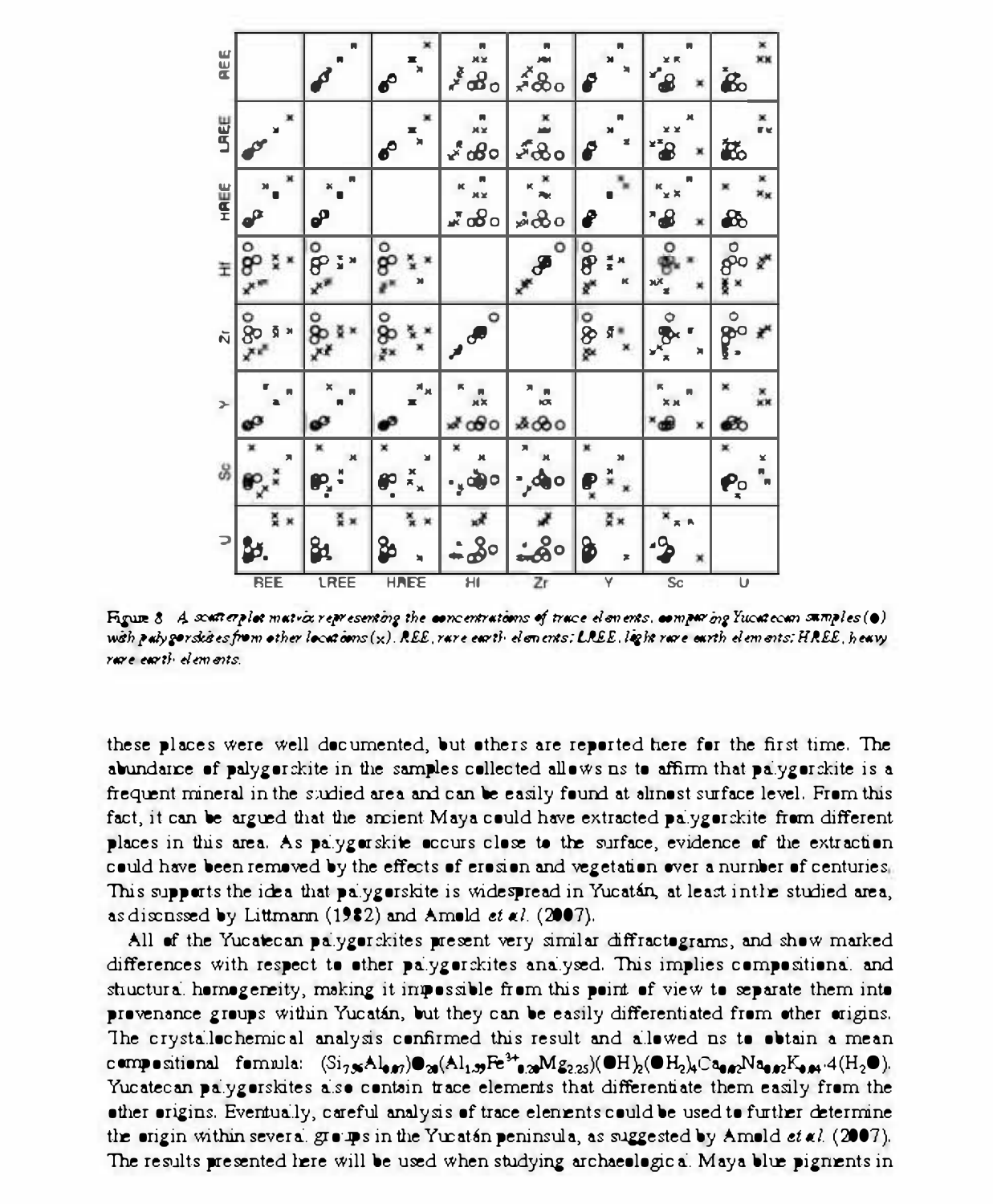order to check whether the palygorskite used in the pigment, either from Maya or other Mesoamerican regions, could have originated from this area.

#### ACKNOWLEDGEMENTS

The samples were collected in a visit to Yucatán during the sabbatical leave of MSR at the Universidad Aut6noma Metropolitana-Iztapalapa (Mexico), which is acknowledged for financial support. Xim Bokhirni provided us with the sample from Tepakan, Campeche. We also acknowledge financial support from the Spanish CICYT (project CGL2006-09843) and the Servicio de Investigaci6n de la UCM (Grupo 9103B6).

#### **REFERENCES**

- Amold, D. E., 1998, Ceramic ethnoarchaeology at Ticul, Yucatan, Mexico, The Society for Archaeological Sciences Bulletin, 21; http://www.socarchsci.org/bulletin/9902/9902j.htm
- Amold, D. E., 2005, Maya blue and palygorskite: a second possible Pre-Columbian source, Ancient Mesoamerica, 16, 51-62.
- Amold, D. E., and Bohor, B. F., 1975, Attapulgite and Maya blue. An ancient mine comes to light, Archaeology, 28,  $23 - 9$ .
- Amold, D. E., Neff, H., Glascock, M. D., and Speakman, R. J., 2007, Sourcing the palygorskite used in Maya blue: a pilot study comparing the results of INAA and LA-ICP-MS, *Latin American Antiquity*,  $18(1)$ ,  $44-58$ .
- Bohor, B. F., 1975, Attapulgite in Yucatan, Instituto de Geología, UNAM, Mexico DF.
- Chiari, G., Giustetto, R., and Ricchiardi, G., 2003, Crystal structure refinement of palygorskite and Maya blue from molecular modelling and powder synchrotron diffraction, European Journal of Mineralogy, 15(1), 21–33.
- Chirst, C. L., Hathaway, J. C., HostIer, P. B., and Shepard, A. O., 1969, Palygorskite: new X-ray data, American Mineralogist, 54, 198-205.
- Chisholm, J. E., 1990, An X-ray powder-diffraction study of palygorskite, Canadian Mineralogist, 28, 329-39.
- Chisholm, J. E., 1992, Powder-diffraction patterns and structural models for palygorskite, Canadian Mineralogist, 30,  $61 - 73.$
- de Pablo-Galán, L., 1996, Palygorskite in Eocene-Oligocene lagoonal environment, Yucatán, Mexico, Revista Mexicana de Ciencias Geo16gicas, 13(1), 94-103; http://satori.geociencias.unam.mx/13- l/(6)de\_Pablo.pdf
- Folan, W. J., 1969, Sacalum, Yucatan: a pre-hispanic and contemporary source of attapulgite, American Antiquity, 34(2), 182-3.
- García Romero, E., Suárez, M., Oyarzun, R., López-García, J. A., and Regueiro, M., 2006, Formation of palygorskite in secondary faults from a large shear zone of Miocene age (Serrata de Níjar, SE Spain), Clays and Clay Minerals, 54(3), 324-32.
- Gettens, R. J., 1962, An unsolved problem in ancient pigments, American Antiquity, 7(4), 557–64.
- Giustetto, R., and Chiari, G., 2004, Crystal structure refinement of palygorskite from neutron powder diffraction, European Journal of Mineralogy, 16, 521-32.
- Giustetto, R., Llabres i Xamena, F. x., Ricchiardi, G., Bordiga, S., Damin, A., Gobetto, R., and Chierotti, M. R., 2005, Maya blue: a computational and spectroscopic study, Journal of Physical Chemistry B, 109(41), 19360-8.
- Isphording, W. C., 1984, The clays from Yucatán, Mexico; a contrast in genesis, in Palygorskite-sepiolite occurrences, genesis and uses (eds. A. Singer and E. Galan), 75-86, Developments in Sedimentology 37, Elsevier, Amsterdam.
- Isphording, W. C, and Wilson, E. M., 1974, The relationship of 'volcanic ash,' sak lu'um, and palygorskite in northern Yucatan Maya ceramics, American Antiquity, 39(3), 483-8.
- Littmann, E. R., 1982, Maya blue-further perspectives and the possible use of indigo as the colorant, American Antiquity,  $47(2)$ ,  $404-8$ .
- Morán-Zenteno, D., 1994, The geology of the Mexican Republic, AAPG Studies in Geology, American Association of Petroleum Geologists, Tulsa, OK.
- Reyes-Valerio, C, 1993, De Bonampak al Templo Ma yor. El azul maya en Mesoamerica, siglo XXI editores, Mexico DF.
- Sabloff, J. A., and Rathje, W. L., 1975, The rise of a Maya merchant class, Scientific American, 233(4), 72–83.